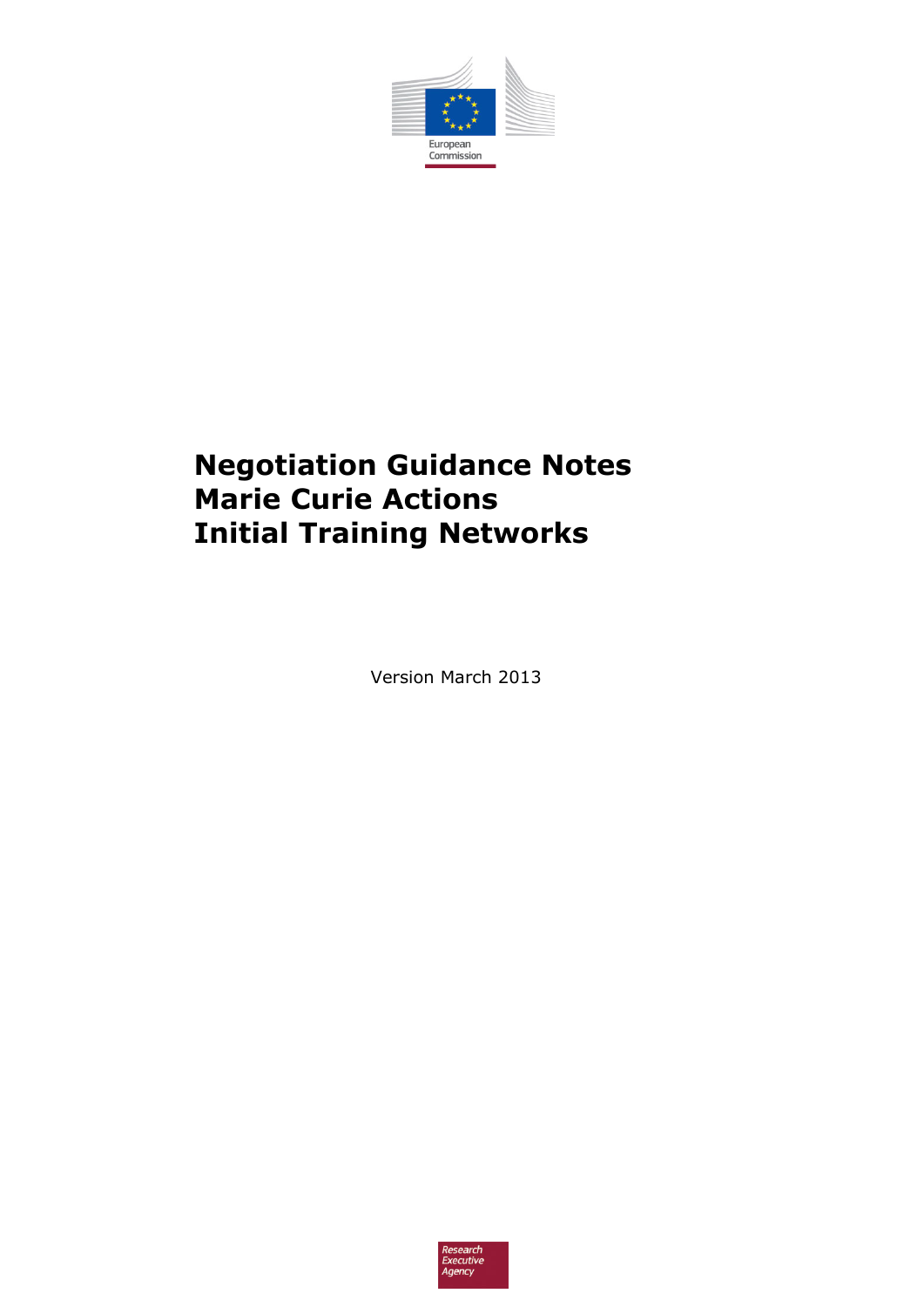# **CONTENTS**

| 7. FREQUENTLY ASKED NEGOTIATION QUESTIONS (FAQS)  23 |  |
|------------------------------------------------------|--|

 $\overline{\mathbf{2}}$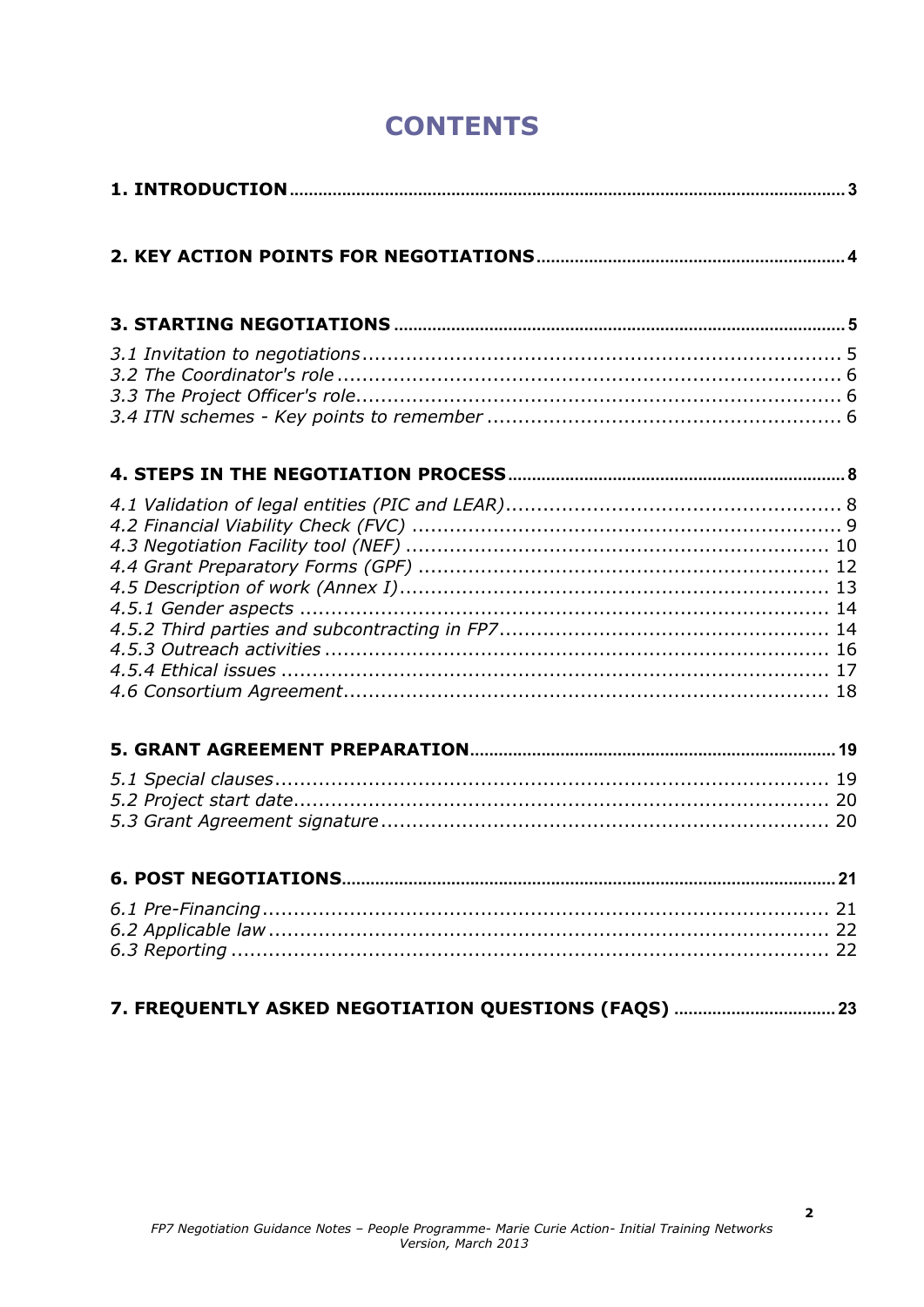## **1. INTRODUCTION**

These guidelines provide information on the negotiations between applicants and the Research Executive Agency (REA) to conclude a grant agreement which provides EU funding for a Marie Curie Initial Training Network.

The overall purpose of the negotiations is to finalise the details of the work to be carried out and the maximum EU contribution as well as to establish the legal and financial information required for the Grant Agreement.



NB. Actions to be undertaken by the coordinator denoted by the colour yellow. Actions by the REA denoted by the colour pink.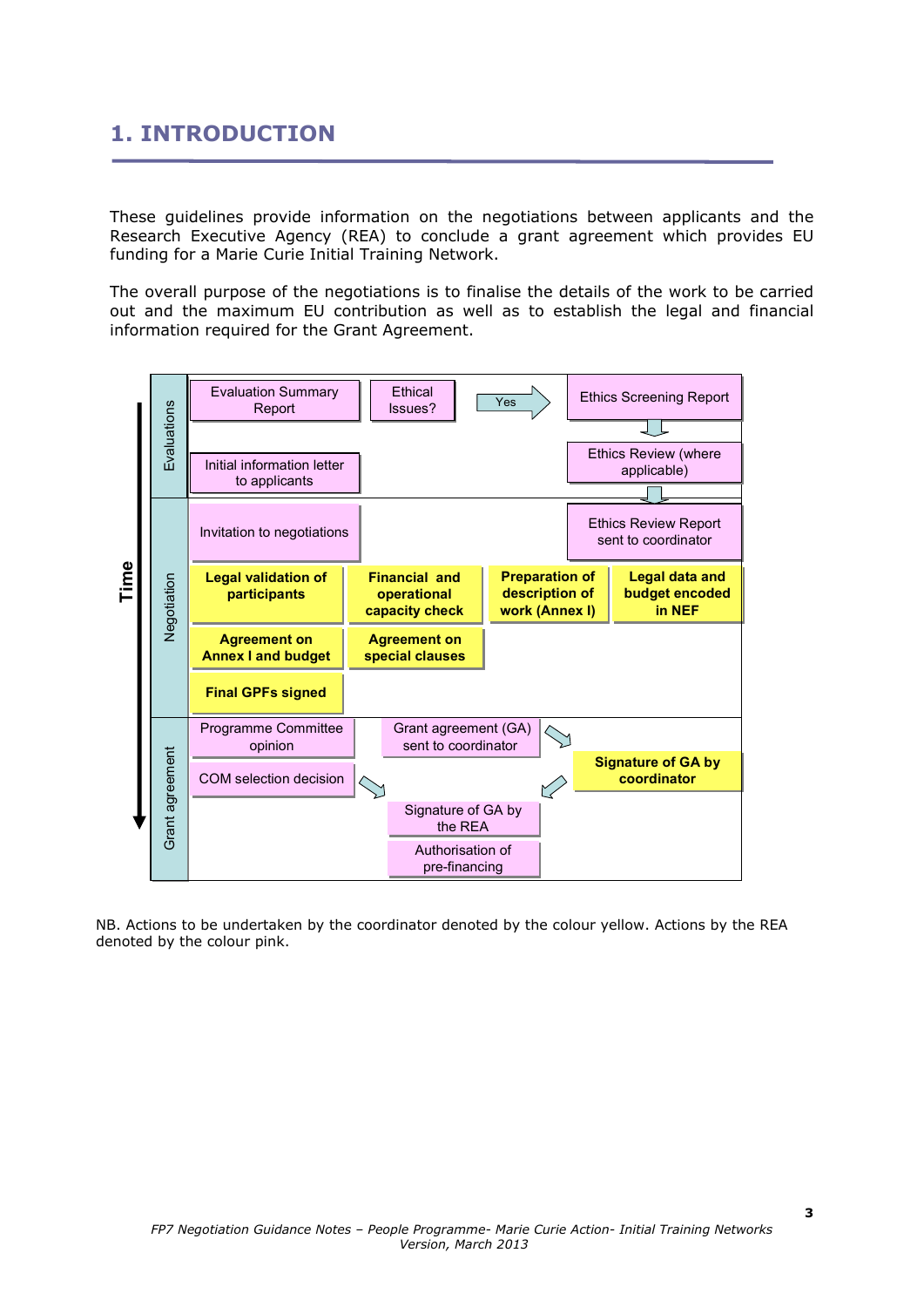## **2. KEY ACTION POINTS FOR NEGOTIATIONS**

- 1. All full network participants must be **legally validated** by the REA, otherwise negotiations cannot be concluded. It is essential for any non-validated participant to request a Participant Identification Code (PIC) number and to complete the validation process as soon as possible.
- 2. You will receive an email giving you access to the online **Negotiation Facility Tool (NEF)** in which the administrative and financial data on the participants are collected and the budget is calculated. Fill in the required information on the Coordinator and the beneficiaries, encode information on the planned researchers and complete the requested budget per participant.
- 3. Fill in the **Financial Identification Form** which provides the coordinator's bank account details. Sign, stamp and date the form and send it back as soon as possible by fax and then the original by post to the Project Officer identified in the Negotiation Mandate. Please bear in mind that the bank account holder institution data (name and address) must exactly match the legal name of the coordinating institution. The financial data must be identical to the data in NEF (Point 2).
- 4. In parallel with the negotiations in NEF, prepare a first draft of **Annex I** (the description of work) of the Grant Agreement, using the template provided, following the recommendations made in the Negotiation Mandate, the Evaluation Summary Report and any requirements on Ethics and/or stated in the Ethical Review Report (where applicable).
- 5. Inform the Project Officer if a **third party**, for example if a participant is part of a **Joint Research Unit (JRU/UMR)**, will be carrying out part of the work or making its resources available to a participant, or in any other cases in which a **special clause** may need inserting in the Grant Agreement (see 5.1).
- 6. As soon as the budget is finalised and all data are encoded in NEF, the Grant Preparation Forms (GPFs) can be created. Once the GPFs are agreed by exchange of email with the Project Officer, collect the **A2.5 forms** of the GPFs from the participants, which must be signed, dated and stamped by their authorised representative(s). The coordinator should also provide the **A2.6 form** signed, dated and stamped by the authorised representative(s). Send the consolidated package first by fax (+32 2 29 79 645) or a scanned pdf version and then by post to the REA as soon as possible.
- 7. Agree with your Project Officer on the **final Annex I, budget** and **GPFs** as well as the **start date** of the project and confirm by email.
- 8. Establish a **consortium agreement** preferably before signing the Grant Agreement: a consortium agreement is compulsory for European Industrial Doctorates and must be delivered to the REA within the time frame indicated in the Annex I.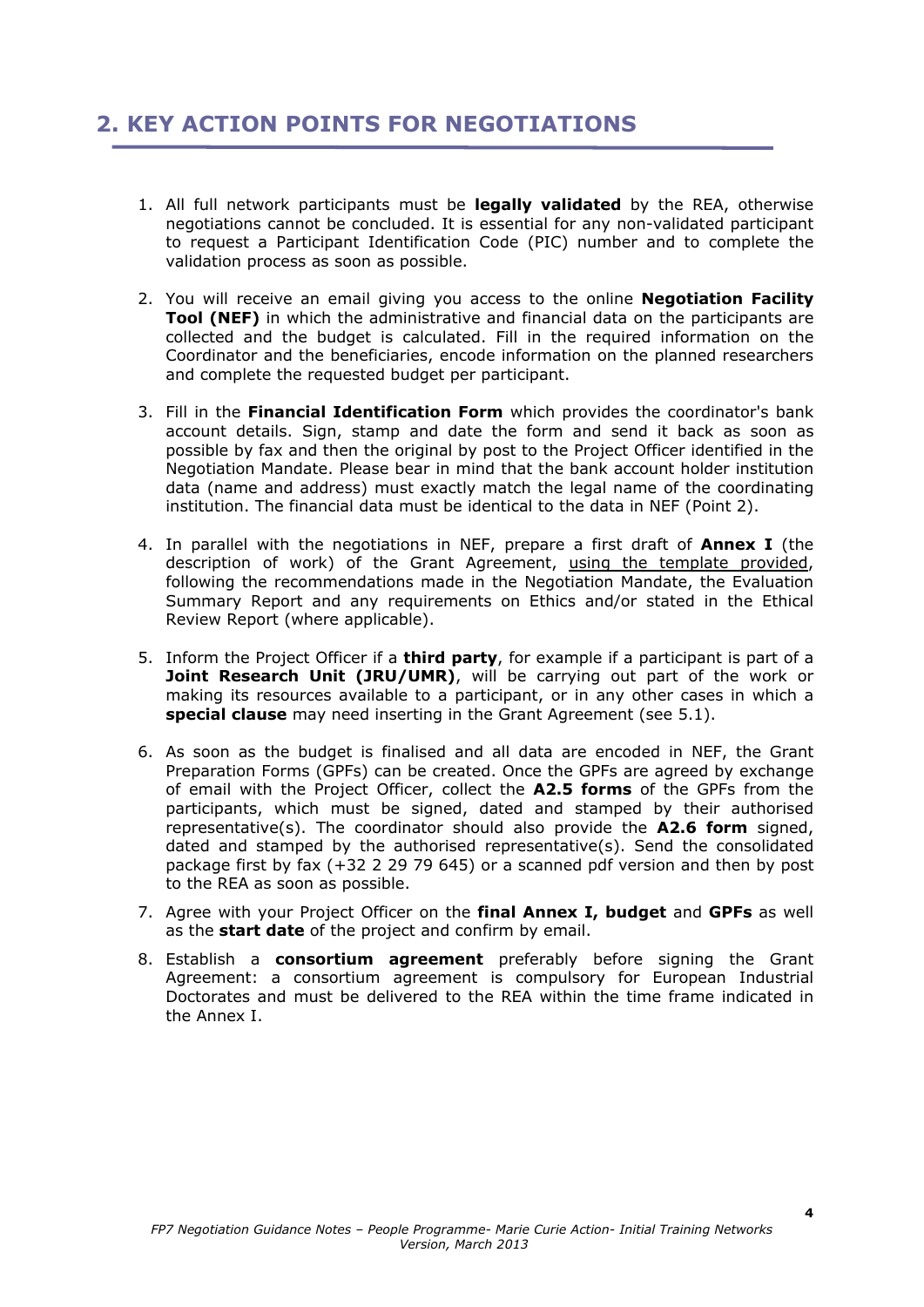## **3. STARTING NEGOTIATIONS**

## *3.1 INVITATION TO NEGOTIATIONS*

Coordinators of successful proposals receive by email an invitation to enter into negotiations. The email includes the following documents:

- The official invitation letter to enter into negotiations.
- The **Evaluation Summary Report (ESR)** which presents the results of the evaluation.
- The **Negotiation Mandate**, which provides the name and contact details of the REA Project Officer(s) and Administrative Officer(s) , the deadline for the Coordinator to provide the first draft of the Description of Work (Annex I), the deadline by which the negotiations must be completed, and the maximum number of researcher/months to be financed.
- The **Annex I template**. The consortium shall prepare a description of the work to be carried out during the project based on their project proposal. It should address the recommendations in both the Evaluation Summary Report (ESR) and Mandate for Negotiation (if applicable). Annex I should be a maximum of 30 pages (including all tables and graphs).
- A **Financial Identification Form** for the coordinating organisation to complete their account details, which must be signed by the account holder and the bank<sup>1</sup>. An exception is made, however, in the following cases: the bank stamp and signature are not requested for accounts at the Bank of England, Central Bank of Ireland and Trésor Public ACCT (France).
- An **Ethical Review Report (if applicable)** for proposals having undergone an ethical review. The requirements and recommendations must be addressed in Annex I (for more details on ethical issues, please refer to section 4.6.4). The Ethical Review Report may not be available at the beginning of negotiations, but it will be sent to the coordinator as soon as possible.

#### **Please note that:**

- **An invitation to negotiate should not be regarded under any circumstances as a formal commitment by the REA to fund the project, as this depends on the satisfactory conclusion of the negotiations of a Grant Agreement and on the formal selection process.**
- The REA reserves the right to terminate negotiations at any time and to reject a proposal in the event of inadequate progress in negotiations, or on the basis of false/misleading information or declarations made in the proposal.
- The successful completion of the negotiations may depend on the consortium's acceptance of changes requested by the REA services.
- The REA will assess the financial as well as operational capacity of the participants. If the REA cannot obtain reasonable assurance that the project participants have the necessary financial and human resources to carry out the proposed work or to host fellows, it is possible that the negotiations are terminated or that a change in consortium is requested.

<sup>1</sup> If the bank account details of the coordinating organisation match the details which have already been validated by the REA, only the account holder's signature is required.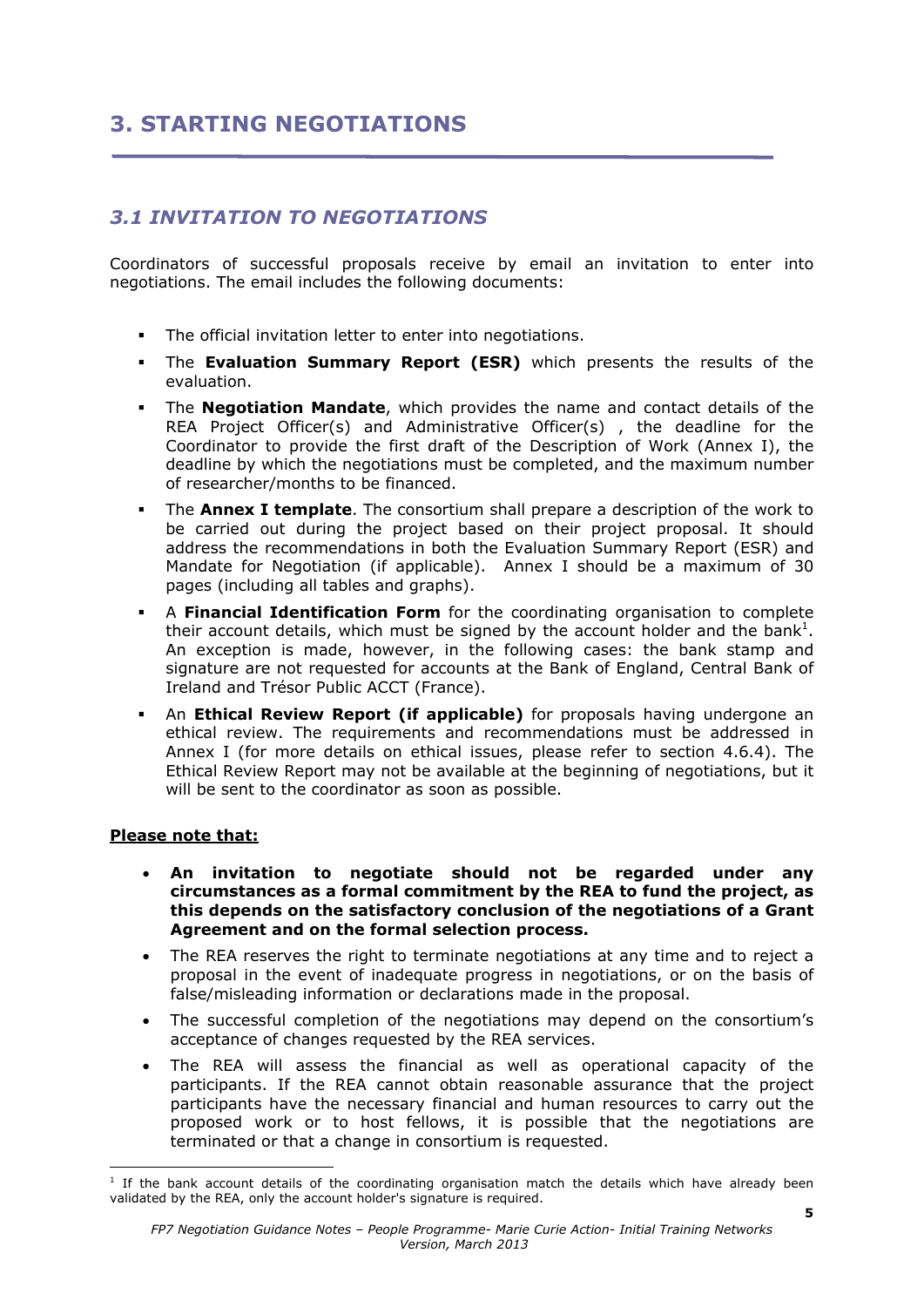- Funding is conditional upon compliance with the Model Grant Agreement.
- If negotiations are not completed within the time limit specified in the letter of invitation, the REA may terminate negotiations.

Useful information and links to documents for contract negotiation and project implementation can be found on our website, including among others the model Grant Agreement and its annexes and the Marie Curie Actions Financial Guidelines.

Ö **http://cordis.europa.eu/fp7/mariecurieactions/itn-manage\_en.html**

### *3.2 THE COORDINATOR'S ROLE*

The Coordinator leads and represents the applicants in the negotiations with the REA. The Coordinator is responsible for all contacts between the consortium and the REA. If meetings are planned, he/she attends all meetings.

The Coordinator ensures that the beneficiaries understand the rules for participation, in particular the rules on the eligibility of researchers and recruitment (Annex III.2 to the Grant Agreement). The Coordinator must ensure that all beneficiaries accede to the Grant Agreement within the established timescale.

Once the Grant Agreement enters into force, the Coordinator is the interface between the REA services and the other members of the consortium. The Coordinator manages the project and is solely responsible for certain tasks described in the Grant Agreement. For a comprehensive description of the role and specific tasks of the coordinator, please refer to Article II.2.3 of the model multi-beneficiary Grant Agreement for ITN: http://cordis.europa.eu/fp7/mariecurieactions/itn-manage\_en.html and the Guide to Financial Issues relating to FP7 Indirect Actions: ftp://ftp.cordis.europa.eu/pub/fp7/docs/financialguide\_en.pdf

## *3.3 THE PROJECT OFFICER'S ROLE*

The Project Officer represents the REA in the negotiations. His/her name and contact details are given in the Negotiation Mandate. All correspondence related to the negotiations should be sent to the Project Officer.

Negotiations take place principally via e-mail, telephone and fax. It is therefore very important to **establish contact as soon as possible with the Project Officer**.

Exceptionally the Project Officer may request a meeting to be held during negotiations. The Coordinator should attend the negotiation meeting, accompanied by the other participants, as appropriate.

**Please note that the REA does not reimburse costs incurred in preparing the proposal or conducting the negotiations. Travel and subsistence costs to attend negotiation meetings are also not reimbursed.** 

### *3.4 ITN SCHEMES - KEY POINTS TO REMEMBER*

ITN projects may take three forms: Multi-Partner ITN (Multi-ITN), European Industrial Doctorate (EID) or Innovative Doctoral Programme (IDP). As a reminder, the following rules apply: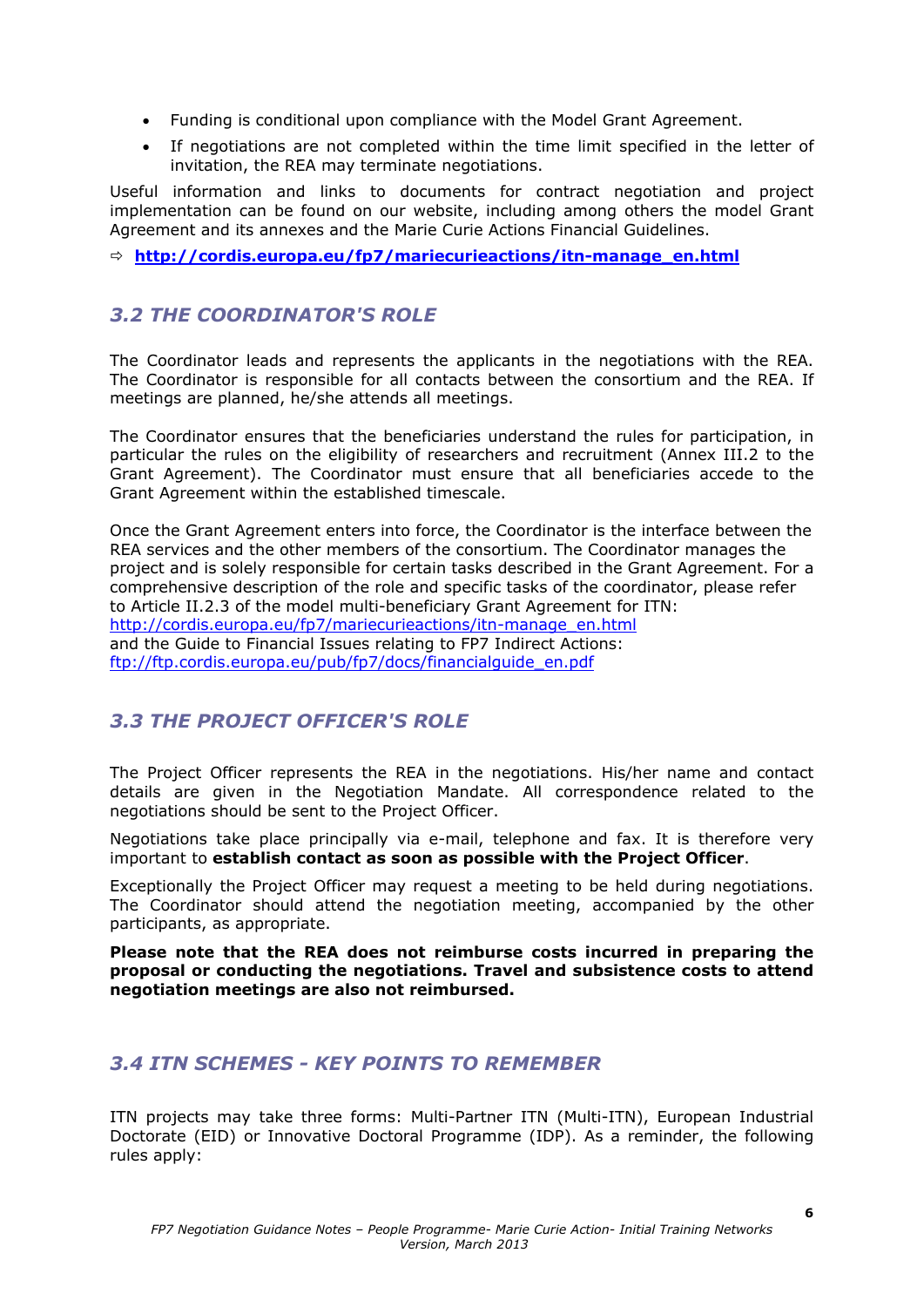## **Multi-ITN**



- All beneficiaries must recruit at least 1 researcher.
- Maximum of 500 researcher months.
- Minimum of 80% of researcher months for Early Stage Researchers.
- Maximum 40% of total budget to one country.
- Early Stage Researchers appointed for minimum of 3 months and maximum of 36 months. They will typically be enrolled in a doctoral programme.
- Experienced Researchers appointed for a minimum of 3 months and maximum of 24 months.

**EID** 



- 2 possibilities exist for recruitment
	- $\triangleright$  The two participants share the recruitment of the fellows (i.e. recruited fellows have contracts with each partner).
	- $\triangleright$  One of the participants recruits all the fellows who are then seconded to the other partner.
- Researchers must spend at least 50% of their time in the private sector partner.
- Maximum of 180 researcher months.
- Mandatory enrolment of researchers in a doctoral programme provided by a full or associated partner.
- 100% Early Stage Researchers; maximum recruitment of 36 months per researcher.
- Mandatory consortium agreement.



- The coordinator recruits all fellows
- Maximum of 500 researcher months.
- Mandatory enrolment of researchers in a doctoral programme.
- 100% Early Stage Researchers; maximum recruitment of 36 months per researcher.



**Please note that, while the above rules apply, Annex I and the project budget must be based on, and not deviate significantly from, the proposal and must respect the Negotiation Mandate**.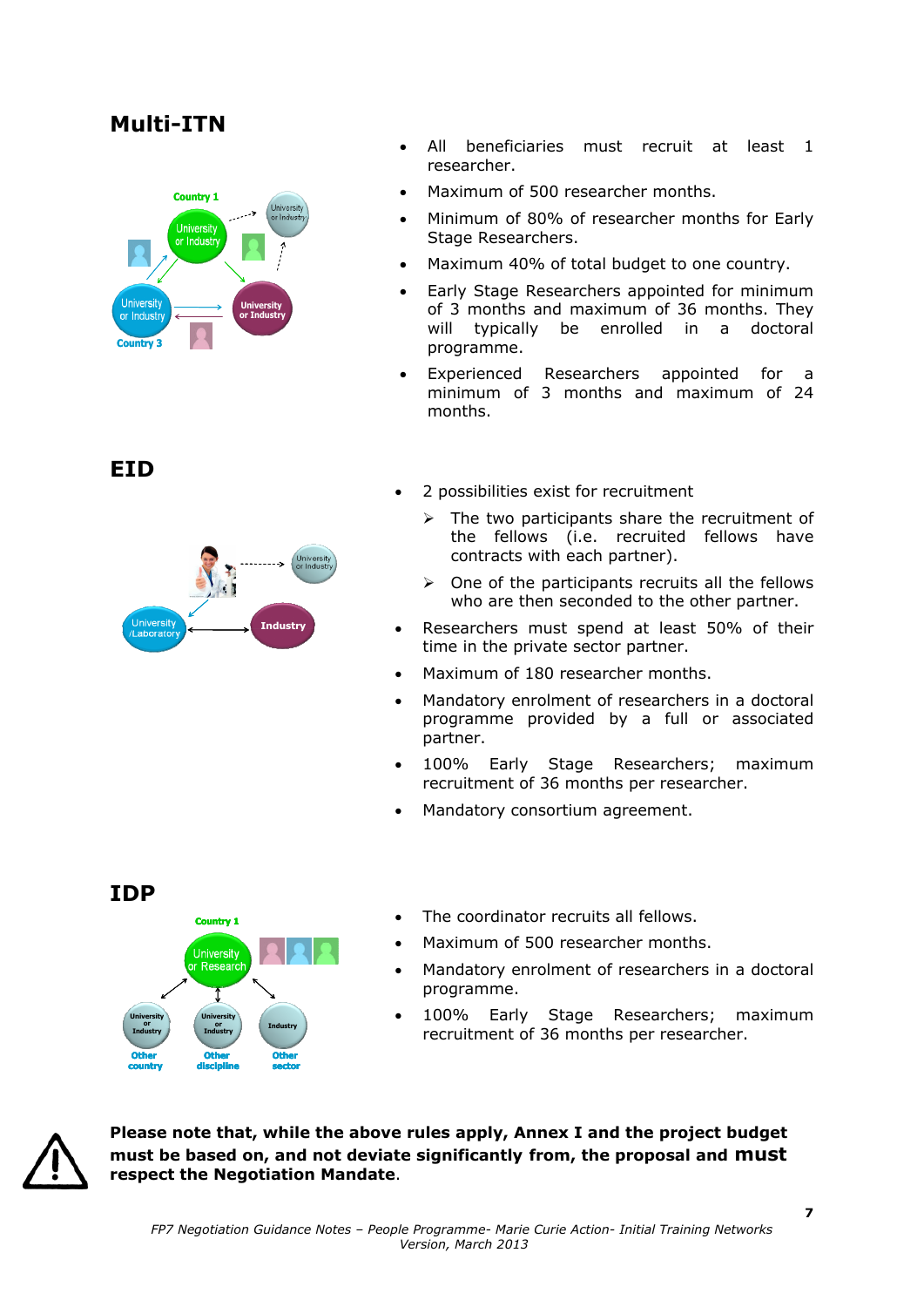## **4. STEPS IN THE NEGOTIATION PROCESS**

During the negotiation process the following issues will be determined:

- legal validation of each beneficiary;
- financial viability of private sector participants which act as coordinator or which request an EU contribution exceeding €500,000;
- management capacity of the Coordinator;
- maximum EU financial contribution and estimated breakdown of budget;
- description of the work to be carried out (Annex I), including gender aspects, subcontracting or third-party issues, description of outreach activities, and the management of ethical issues.

## *4.1 VALIDATION OF LEGAL ENTITIES (PIC AND LEAR)*

 $\Rightarrow$  http://ec.europa.eu/research/participants/portal

Before signing Grant Agreements, organisations must be validated by the REA for their existence as legal entities and their legal status. Once an entity is "FP7 validated", it can participate in subsequent grants without repeated validation.

An organisation which has not yet been validated should immediately go to the Participant Portal to register.

| <b>Organisations</b>             | Register | <b>LFV Simulation</b><br>Search                                                                                                                                                                                                                                                      |  |  |  |
|----------------------------------|----------|--------------------------------------------------------------------------------------------------------------------------------------------------------------------------------------------------------------------------------------------------------------------------------------|--|--|--|
| <b>REGISTER NEW ORGANISATION</b> |          |                                                                                                                                                                                                                                                                                      |  |  |  |
|                                  |          |                                                                                                                                                                                                                                                                                      |  |  |  |
| <b>Register an organisation</b>  |          |                                                                                                                                                                                                                                                                                      |  |  |  |
| Identification Code (PIC).       |          | Registering an organisation will allow you to receive its Participant                                                                                                                                                                                                                |  |  |  |
|                                  |          | More information about PICs can be found here. Using a PIC for your                                                                                                                                                                                                                  |  |  |  |
|                                  |          | organisation has several advantages which are fully explained in this FAQ                                                                                                                                                                                                            |  |  |  |
| entry.                           |          | Use the search facility to check if an organisation has already a PIC. You can                                                                                                                                                                                                       |  |  |  |
|                                  |          |                                                                                                                                                                                                                                                                                      |  |  |  |
|                                  |          | check if an organisation has already a PIC here If you do not find a pic for your                                                                                                                                                                                                    |  |  |  |
|                                  |          | organisation you have to first register as ECAS user here.                                                                                                                                                                                                                           |  |  |  |
|                                  |          | With your ECAS password you can register your organisation here.                                                                                                                                                                                                                     |  |  |  |
|                                  |          |                                                                                                                                                                                                                                                                                      |  |  |  |
| <b>STEP 1: Search</b>            |          |                                                                                                                                                                                                                                                                                      |  |  |  |
|                                  |          |                                                                                                                                                                                                                                                                                      |  |  |  |
|                                  |          | Use the search facility to check whether your organisation is already registered.                                                                                                                                                                                                    |  |  |  |
|                                  |          |                                                                                                                                                                                                                                                                                      |  |  |  |
|                                  |          | STEP 2: Self-Register your organisation in PP                                                                                                                                                                                                                                        |  |  |  |
|                                  |          |                                                                                                                                                                                                                                                                                      |  |  |  |
|                                  |          | Register your organisation using your ECAS account details. After providing all the necessary details, press the [CONFIRM] button to<br>submit your registration information to the Central Validation Team (CVT). If you wish to suspend the registration process at any point, the |  |  |  |

In order to enter the Participant Portal, beneficiaries are required to have a European Commission Authentication Service (**ECAS**) account. Beneficiaries which already have an ECAS account can use the same login/password.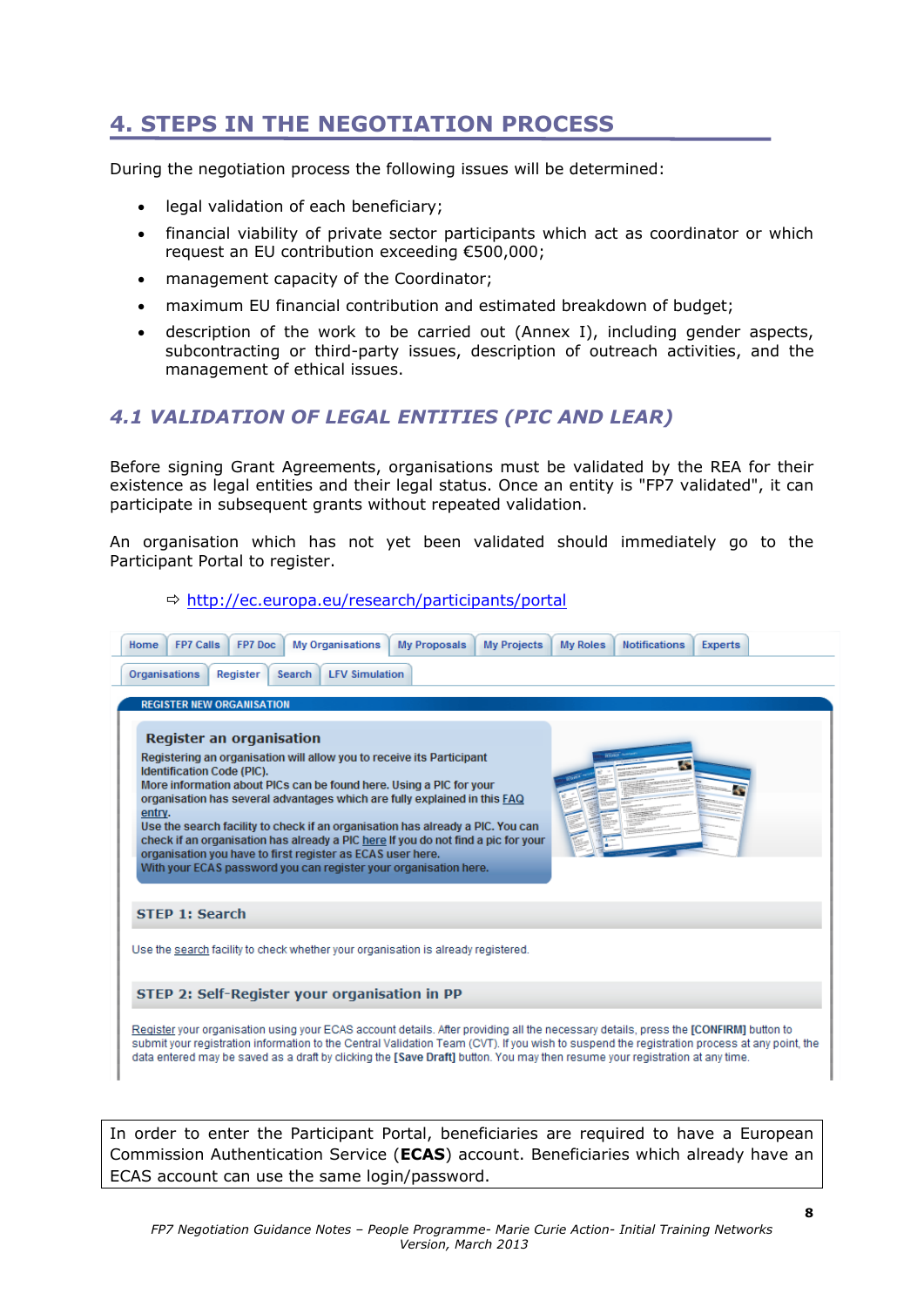The validation will be carried out by the Unique Registration Facility (URF).

**STEP 1**: Use the search facility to check whether your organisation is already registered or in the process of being registered.

**STEP 2:** Self-register your organisation in the Participant Portal.

If you saved your data as draft, it is still possible to modify or delete your selfregistration.

In order to be validated, a number of supporting documents will have to be provided (e.g. charter/act of foundation/law extract; official registration number with national authority; registered statutes; extracts from the Official Journal; VAT registration, etc.). A translation of these documents is required if the original document is not in an official language of the EU.

To be validated as a SME, additional documents will have to be submitted – see http://cordis.europa.eu/fp7/urf-valid\_en.html

All new beneficiaries should appoint one person from their organisation as their **LEAR (Legal Entity Appointed Representative)**. This person is responsible for providing and maintaining up-to-date legal and financial information stored in the central database. Forms for the appointment of LEARs are available on the website: http://cordis.europa.eu/fp7/urf-lear\_en.html.



**The Coordinator should instruct beneficiaries which have not yet been validated to register and send the required documents as soon as possible in order not to delay the completion of the negotiations. The REA can only sign Grant Agreements with organisations which have been validated.** 

## *4.2 FINANCIAL VIABILITY CHECK*

The following organisations are subject to **verification of their financial capacity2**:

- a **coordinator from the private sector**;
- any **private sector participant** requesting an EU contribution above €500,000;
- other special cases on request of the Project Officer.

An organisation can prepare its own assessment via the Participant Portal via the LFV Simulation tab:

| Home<br><b>My Organisations</b>  |        |                       |  | My Proposals My Projects My Roles My Notifications FP7 Documentation FP7 Calls | Experts |
|----------------------------------|--------|-----------------------|--|--------------------------------------------------------------------------------|---------|
| Support                          |        |                       |  |                                                                                |         |
| Register<br><b>Organisations</b> | Search | <b>LFV Simulation</b> |  |                                                                                |         |
| <b>LFV SIMULATION</b>            |        |                       |  |                                                                                |         |
|                                  |        |                       |  |                                                                                |         |

Financial information is requested and validated by the URF. The requests and the validated information are visible to the LEAR on the Participant Portal. The LEAR of the entity should fill in the simplified balance sheet information and upload the respective supporting documents.

<sup>1</sup> <sup>2</sup> NB. an organisation validated as a public body, a secondary or higher education establishment, international organisation or an organisation whose participation is guaranteed by a Member State or an Associated Country does not usually require verification of its financial capacity.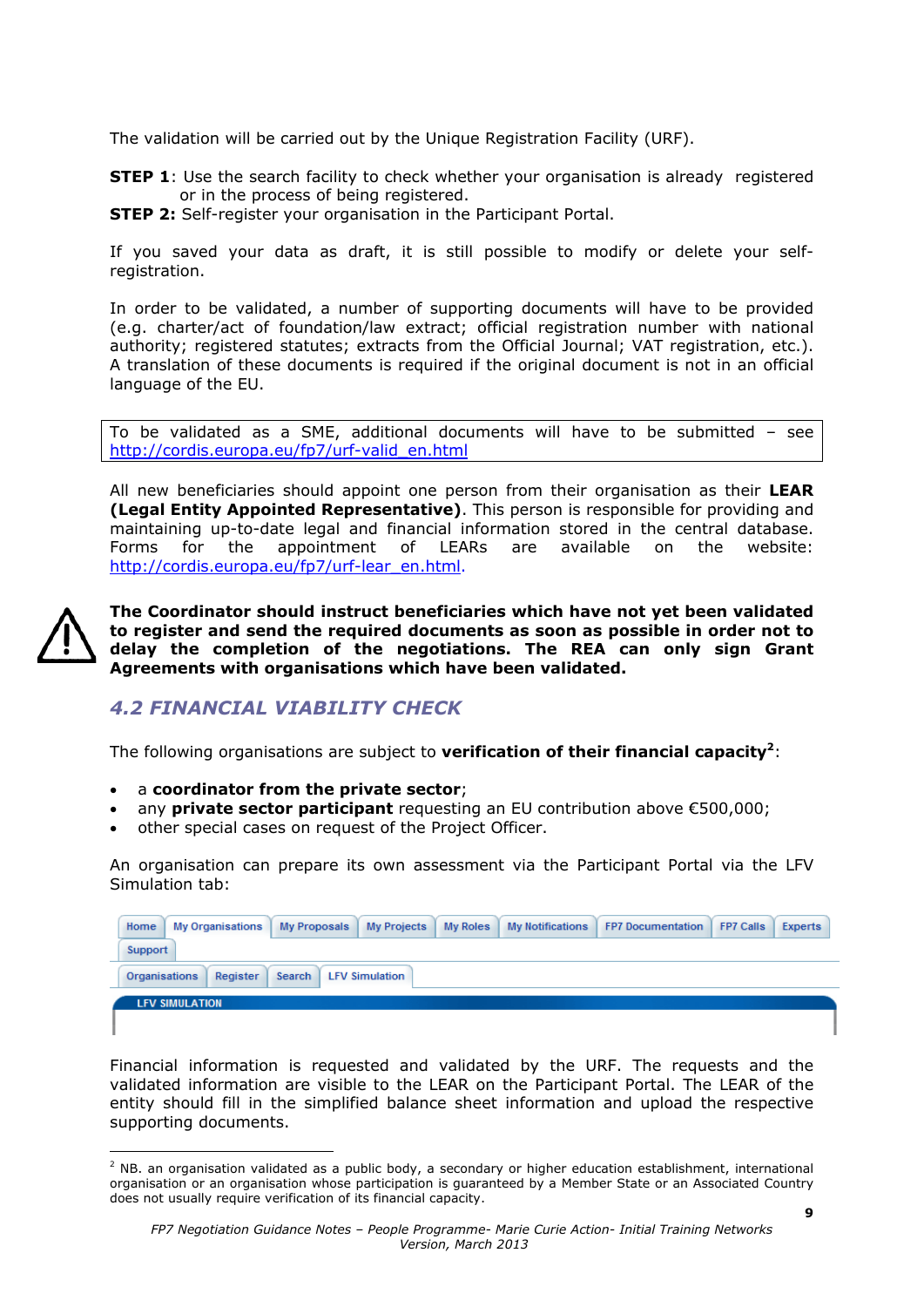#### **Capacity of coordinator**

If the REA has concerns regarding the requested management and coordination capabilities or the financial stability of the coordinator, the REA may request the consortium to choose a different coordinator from within the consortium*.* 

### *4.3 NEGOTIATION FACILITY TOOL*

The negotiation process is supported by the online **NEgotiation Facility tool (NEF)**. The necessary project and participant administrative and financial data are collected and agreed through NEF. NEF is available via the **Participant Portal**.

Once you have logged on to the Participant Portal, select "My Projects" tab. The list of the projects you are involved in will be displayed. On the right side of the screen the link "**Access Negotiation"** is displayed. Click on this link to be automatically redirected to the project page of NEF.

|                                                                                                                                                                                                                                                                                                                                                                                                                                                                                                                                                                                                                |  |                 | <b>PROJECT LIST FOR JEAN-JACQUES LEPERE</b> | The list displayed below might not be the exhaustive list of the FP7/CIP projects associated with your organisation. Only the projects for which on-line |              |              |   |                       |                            |
|----------------------------------------------------------------------------------------------------------------------------------------------------------------------------------------------------------------------------------------------------------------------------------------------------------------------------------------------------------------------------------------------------------------------------------------------------------------------------------------------------------------------------------------------------------------------------------------------------------------|--|-----------------|---------------------------------------------|----------------------------------------------------------------------------------------------------------------------------------------------------------|--------------|--------------|---|-----------------------|----------------------------|
| services are available through the Participant Portal for the specific user are currently presented. Technical work is ongoing to resolve this limitation.<br>If you are a LEAR of your organisation, please visit the tab My Organisations and follow the link "View projects" to have the list of projects linked to your<br>organisation. A LEAR can only view projects their organisation is linked with. Granting access to projects is done separately. Please contact the Project<br>Coordinator if you want a participant contact role, or contact your participant contact to obtain a specific role. |  |                 |                                             |                                                                                                                                                          |              |              |   |                       |                            |
|                                                                                                                                                                                                                                                                                                                                                                                                                                                                                                                                                                                                                |  |                 |                                             |                                                                                                                                                          |              |              |   |                       |                            |
| Show <sub>25</sub><br>entries<br>Search: TEST                                                                                                                                                                                                                                                                                                                                                                                                                                                                                                                                                                  |  |                 |                                             |                                                                                                                                                          |              |              |   |                       |                            |
|                                                                                                                                                                                                                                                                                                                                                                                                                                                                                                                                                                                                                |  |                 |                                             |                                                                                                                                                          |              |              |   |                       |                            |
| Acronym                                                                                                                                                                                                                                                                                                                                                                                                                                                                                                                                                                                                        |  | Call $\Diamond$ | Prog.                                       | Project ID $\Leftrightarrow$<br>≎                                                                                                                        | <b>Roles</b> | <b>Phase</b> | ٠ |                       |                            |
| <b>TEST STIFF 22</b>                                                                                                                                                                                                                                                                                                                                                                                                                                                                                                                                                                                           |  |                 | FP7                                         | 999999                                                                                                                                                   |              | Negotiation  |   | Access<br>Negotiation |                            |
|                                                                                                                                                                                                                                                                                                                                                                                                                                                                                                                                                                                                                |  |                 |                                             | Showing 1 to 1 of 1 entries (filtered from 24 total entries)                                                                                             |              |              |   |                       | First Previous 1 Next Last |

On the start screen the Coordinator will be able to see the following sections:

- Budget where the Coordinator should encode information on the researchers to be recruited as well as completing the requested budget per participant;
- Project where he/she can find information on general information on the project;
- Participants where he/she can complete the information on the organisations participating in the project. For entities which are already validated at the start of a negotiation, NEF displays the validated data (read-only), PIC number, and the validation status. Some of the information is pre-filled with the data taken from the original proposal.

All beneficiaries, including **third parties, such as Unité mixte de recherche (UMR) / Joint Research Unit (JRU), must be included in the list of participants in NEF.** If there are any UMR/JRUs in your consortium, they must be validated and have a PIC number. **Associated partners** do not fill in the NEF.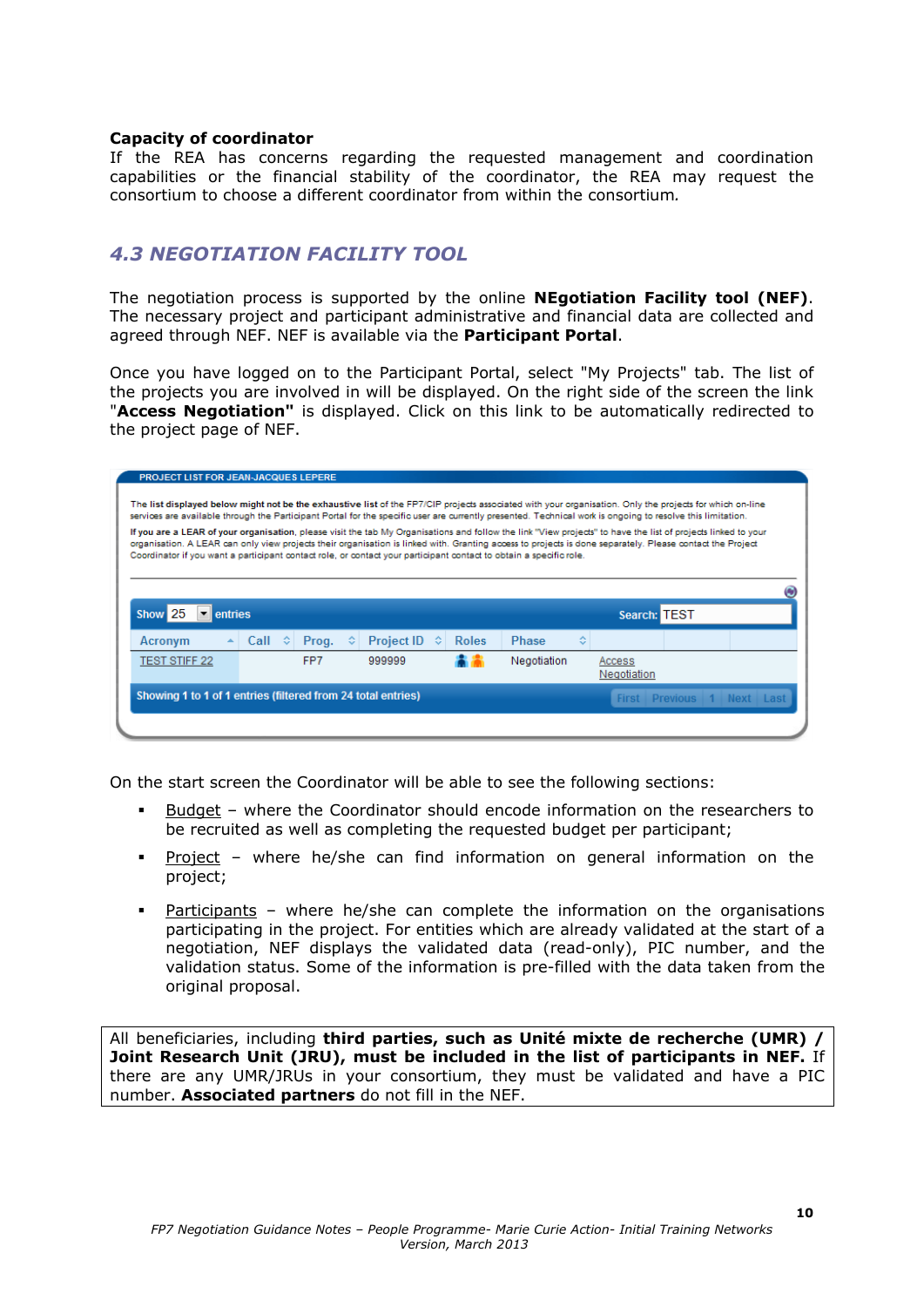| Project<br>999999 - TEST STIFF 2 /<br>Reference<br>999999 - TEST STIFF 2<br>$\cdot$ 1                                                                                                                                             |                              | Type of<br>Transaction   |                     | <b>NEGOTIATION</b>      |
|-----------------------------------------------------------------------------------------------------------------------------------------------------------------------------------------------------------------------------------|------------------------------|--------------------------|---------------------|-------------------------|
| Parameters                                                                                                                                                                                                                        |                              |                          |                     |                         |
| CONTACTS                                                                                                                                                                                                                          | LIFECYCLE                    | DEADLINES                | <b>PROPOSITIONS</b> |                         |
| Project/Scientific Officer<br><b>M</b>                                                                                                                                                                                            | Opening date 12/04/10        | GPF 17/05/10             | Duration 1 months   |                         |
| Legal officer                                                                                                                                                                                                                     | Expected end date 12/04/10   | Technical annex 17/05/10 | Contribution        | <b>euro</b>             |
| Financial officer                                                                                                                                                                                                                 |                              | Legal documents 17/05/10 |                     |                         |
| Current session                                                                                                                                                                                                                   |                              |                          |                     |                         |
| Opened on 18/01/10 at 11:56                                                                                                                                                                                                       | Created on 12/01/10 at 16:13 |                          |                     |                         |
| Not yet submitted by the coordinator                                                                                                                                                                                              |                              |                          |                     | Project                 |
| Submit                                                                                                                                                                                                                            |                              |                          |                     | $E_{P0}$<br>Information |
| Overall Indicative Project Deliverables<br>uş.<br>Project<br>→ Primary Coordinator Contact<br>General information<br>цý.<br>→ Reporting periods<br>Compare participants<br><b>Participants</b><br>Show all menus - Hide all menus | → LFV<br>→ PDM Status        |                          |                     |                         |
|                                                                                                                                                                                                                                   |                              |                          |                     |                         |
|                                                                                                                                                                                                                                   |                              |                          |                     |                         |
| <b>Completion</b><br>status <sup>3</sup><br><b>Legal Name</b><br>#                                                                                                                                                                |                              | <b>Short Name</b>        | Role                | <b>PIC</b>              |
| ◬                                                                                                                                                                                                                                 |                              |                          | CO.                 |                         |

From the start screen under **Budget**, go to "**Recruitment and allowance**". Add the planned number of researchers and encode the requested data for each researcher:

- the planned start month;
- type of contract this must be an employment contract (Type A)<sup>3</sup>;
- category of researcher Early Stage Researcher or Experienced Researcher for Multi-ITN projects and Early Stage Researcher for IDP and EID projects;
- mobility "unknown" at the negotiation phase;
- duration of the contract the minimum eligible duration is 3 months up to a maximum of 36 months for ESRs (typically 36 months) and up to 24 months for ERs.

| ← Add researcher X Remove researcher<br>Researcher | <b>Recruiting</b><br>participant | <b>Planned</b><br>start month $\odot$ | Type of<br>contract <sup>(a)</sup> | Category                                           | <b>Mobility</b> | Duration <sup>(a)</sup> |
|----------------------------------------------------|----------------------------------|---------------------------------------|------------------------------------|----------------------------------------------------|-----------------|-------------------------|
|                                                    | $\checkmark$                     | 13                                    | $A \vee$                           | Early Stage Researcher                             | <b>Unknown</b>  | 36                      |
| 2                                                  | $\checkmark$                     |                                       | $A \vee$                           | Early Stage Researcher                             | <b>Unknown</b>  | 36                      |
|                                                    | $\checkmark$                     | 13                                    | $A \vee$                           | Early Stage Researcher<br>$\overline{\phantom{a}}$ | Unknown         | 36                      |
| 4                                                  | $\checkmark$                     |                                       | $A \vee$                           | Early Stage Researcher                             | Unknown         | 36                      |
| 5                                                  | $\checkmark$                     | 13                                    | $A \vee$                           | Early Stage Researcher                             | <b>Unknown</b>  | 36                      |

Indicative recruitment table

<sup>&</sup>lt;sup>3</sup> Fixed amount fellowships (Type B) are only permitted where national regulation would prohibit the possibility of an employment contract, and only with the prior approval of the REA.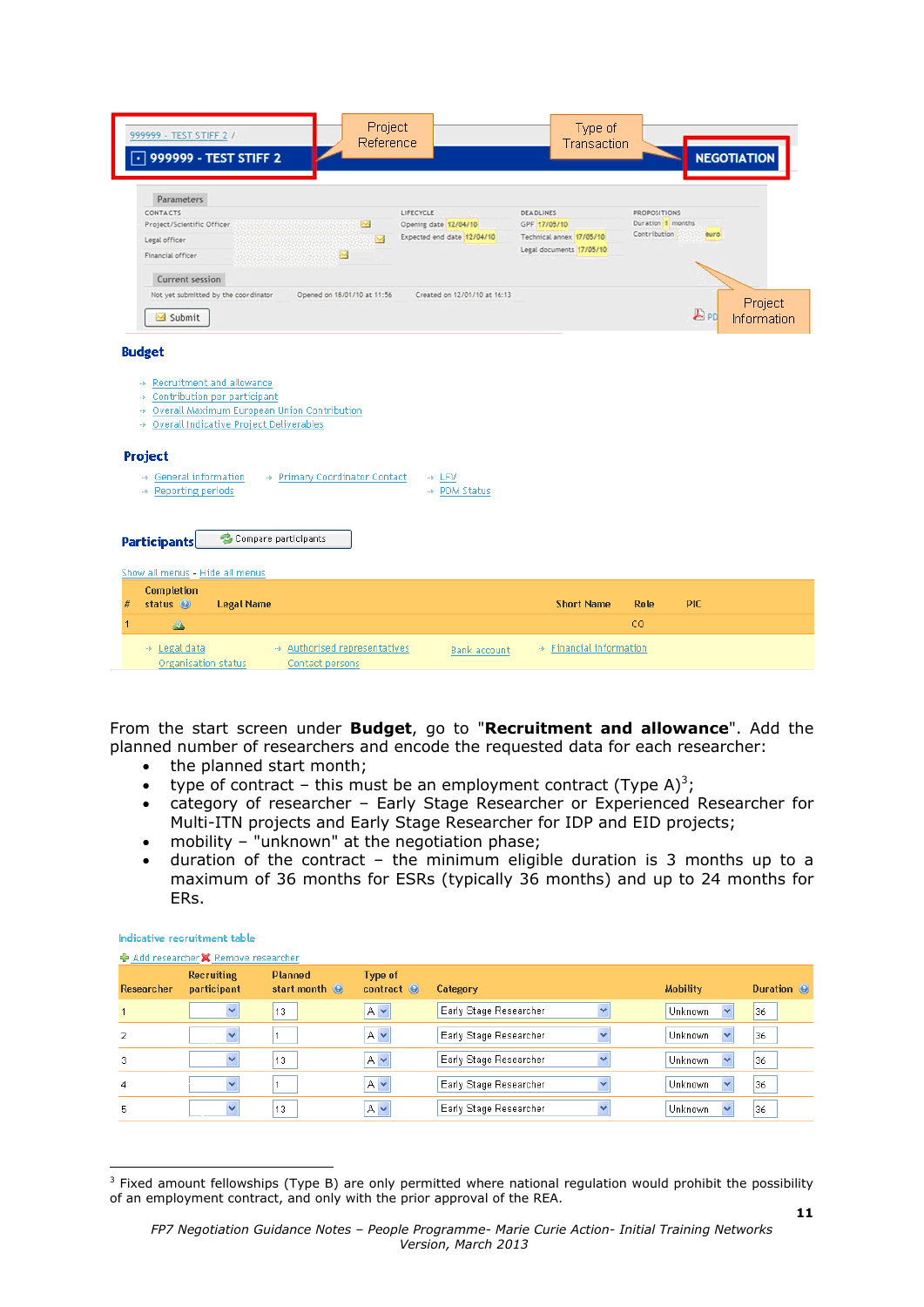After completing the recruitment table, go to "**Contribution per participant**" and encode the budget requested for management activities. It is expected that the majority of management costs will be attributed to the Coordinator. The budget for management can be a maximum of 10 % of the total EU contribution. Overheads will then be calculated automatically at a flat-rate of 10% of direct costs (except for subcontractors) per partner / per period.

| Year           | Living allowance | Mobility allowance | <b>Training expenses</b> | <b>Management</b><br>activities <sup>O</sup> | Overheads <sup>(a)</sup> | <b>Total</b> |
|----------------|------------------|--------------------|--------------------------|----------------------------------------------|--------------------------|--------------|
|                | 45,714.00        | 11,837.67          | 21,600.00                | 99477                                        | 17863.03                 | 196,491.70   |
| $\overline{2}$ | 91,428.00        | 23,675.33          | 43,200.00                | 98775                                        | 25707.83                 | 282,786.16   |
| 3              | 91,428.00        | 23,675.33          | 43,200.00                | 101375                                       | 25967.83                 | 285,646.16   |
| $\overline{4}$ | 45,714.00        | 11,837.67          | 21,600.00                | 98775                                        | 17792.57                 | 195,719.24   |
| Total          | 274,284.00       | 71,026.00          | 129,600.00               | 398,402.00                                   | 87,331.26                | 960,643.26   |

| Year  | Living allowance | Mobility allowance | <b>Training expenses</b> | <b>Management</b><br>activities <sup>(a)</sup> | Overheads (e) | <b>Total</b> |
|-------|------------------|--------------------|--------------------------|------------------------------------------------|---------------|--------------|
|       | 45,714.00        | 11,837.67          | 21,600.00                |                                                | 7915.16       | 87,066.83    |
| 2     | 91,428.00        | 23,675.33          | 43,200.00                |                                                | 15830.33      | 174,133.66   |
| 3     | 91,428.00        | 23,675.33          | 43,200.00                | 3000                                           | 16130.33      | 177,433.66   |
| 4     | 45,714.00        | 11,837.67          | 21,600.00                |                                                | 7915.16       | 87,066.83    |
| Total | 274,284.00       | 71,026.00          | 129,600.00               | 3,000.00                                       | 47,790.98     | 525,700.98   |

For Multi-Partner ITNs, no more than 40% of the total EU contribution may be allocated for the benefit of organisations within one country.



#### **When using NEF, changes must be saved before going to another form or closing the web browser, otherwise all changes will be lost. Please note that there is no warning when closing the browser.**

When the Coordinator clicks on the "Save Changes" button, a confirmation message is displayed if the changes have been saved successfully. If there is an error message instead, he/she will need to check the forms for validation errors and make the appropriate corrections.

When he/she has finished entering the data, the changes can be submitted electronically to the REA Project Officer by clicking on the "Submit" button on the project summary page. At this stage, the Project Officer will review the forms, comment on them and invite the Coordinator to a new negotiation session if updates are needed.

**Please note that once changes have been submitted, the data are available in read-only mode and cannot be corrected anymore.** If a new negotiation session is needed, the Project Officer will reopen a new session.

## *4.4 GRANT PREPARATION FORMS (GPF)*

When the information in NEF is complete and agreement has been reached on the budget, the Project Officer will create **the Grant Agreement Preparation Forms (GPFs)** (for a preview, click on the "**PDF preview**" button at the top right-hand corner of the summary screen in NEF).

The GPFs are standard forms which contain information on each project beneficiary as well as the project budget and deliverables.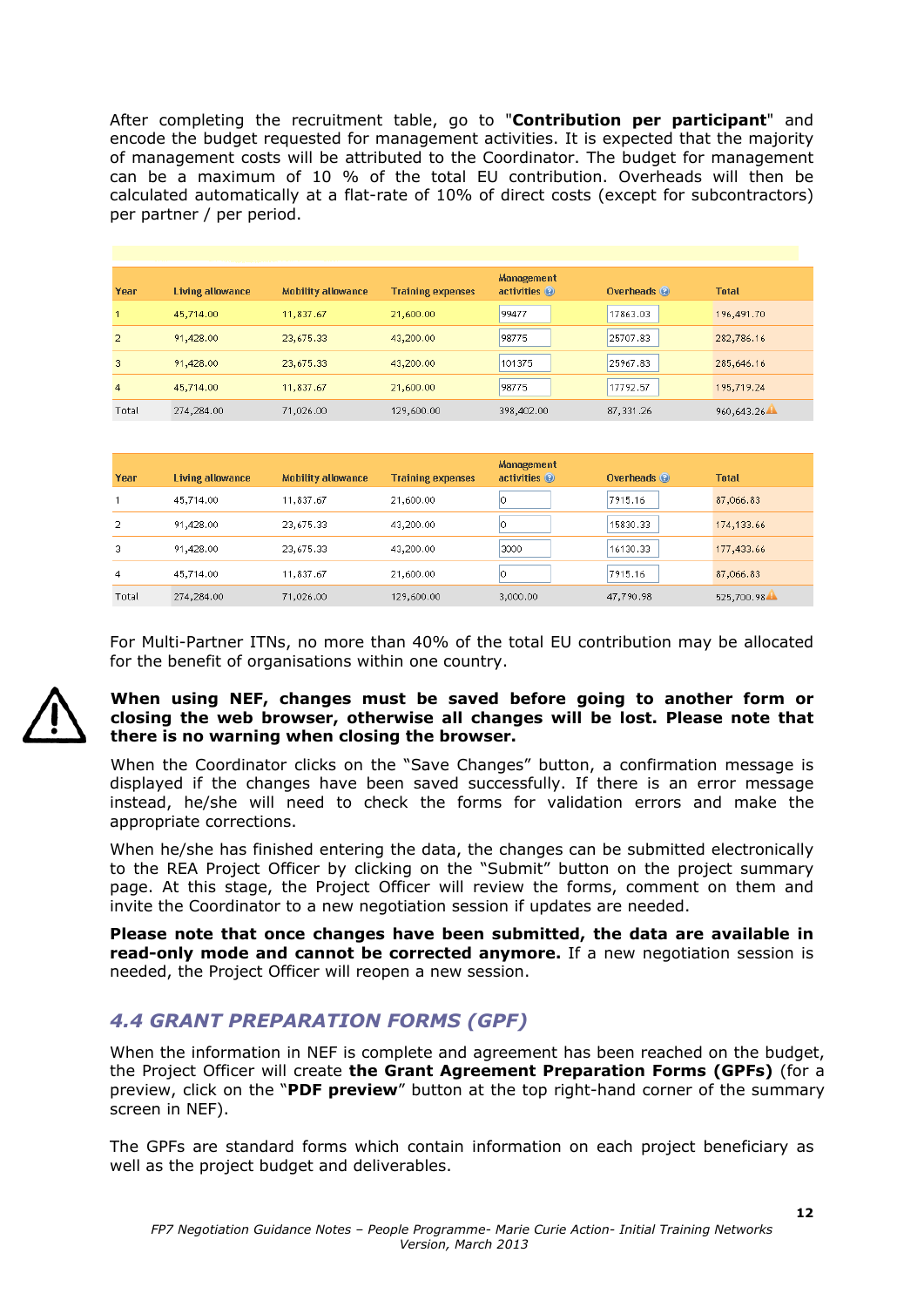The Overall Indicative Project Deliverables (table A3.1) and the Overall Maximum EU Contribution (table A3.2) of the GPFs are inserted by the Project Officer in Part C and Part D respectively of Annex I of the Grant Agreement.

Once the GPFs are accepted as final, the forms from the PDF file must be printed, signed by the legal authorised representative(s) of each beneficiary and sent to the REA Project Officer. All participants must sign the final version of the GPFs (all partners sign the A2.5 forms and the coordinator signs in addition the A.2.6). Beneficiaries should not make hand-written changes to the GPFs once they have been finalised.

Please note that information is taken from the final GPFs, principally from the A1 and A2 forms, to create a **project fact sheet** of non-confidential information, such as the project acronym, objectives, project summary, project beneficiaries, amount of EU funding, etc. The fact sheet will be available in an EU database of projects funded under FP7 publicly available online.

## *4.5 DESCRIPTION OF WORK (ANNEX I)*

At the beginning of the negotiations, applicants are invited to submit a draft **Annex I** (the description of work) to the Grant Agreement. **Please use the template provided.** 

**Annex I** is the reference document for the work to be undertaken by the consortium in carrying out the project. **It is an integral part of the Grant Agreement. Noncompliance or non-fulfilment of its contents will have the same legal consequences as any default of the contractual conditions**.

The Coordinator should submit the first draft Annex I to the REA Project Officer within the deadline indicated in the letter of invitation to negotiations. The Project Officer may then request changes or improvements to be made. This continues until agreement is reached. **The entire process should be concluded before the deadline for completion of negotiations.** 

It should be written in a clear, precise and concise manner. It should specify all the tasks to be undertaken, but with sufficient flexibility in order to be able to modify the work arrangements so as to achieve the stated objectives, should this be necessary, without the need for a formal modification of the text (i.e. amendment). The names of the fellows to be recruited should not be mentioned in the document.

All pages must be numbered and each page should be headed with the project acronym, proposal number and actual drafting date. It should be a maximum of **30 pages** (including tables, diagrams, graphs). It should be printed on numbered A4 pages in Times New or Arial at least 12 point or similar font with single line spacing, margins of at least 2.0 cm.

- **Part A** of Annex I is comprised of a title page and the project summary from Part A of the proposal.
- **Part B** is based on information from Part B of the proposal. It includes the list of beneficiaries and list of Associated Partners (if applicable). It should address any issues raised in the Evaluation Summary Report, the Negotiation Mandate and the Ethics Review Report (where applicable). It should exclude all background material in Part B which is not essential for the implementation of the selected project. For example, references to publications or previous work undertaken and future intentions of the consortium should be excluded. Any reference to "the proposal" should be omitted. Instead, it should provide a detailed work plan for project implementation.
- **Part C** is the Overall Indicative Project Deliverables Table copied from the A3.1 form of the GPFs, and will be added by the Project Officer at the end of negotiations.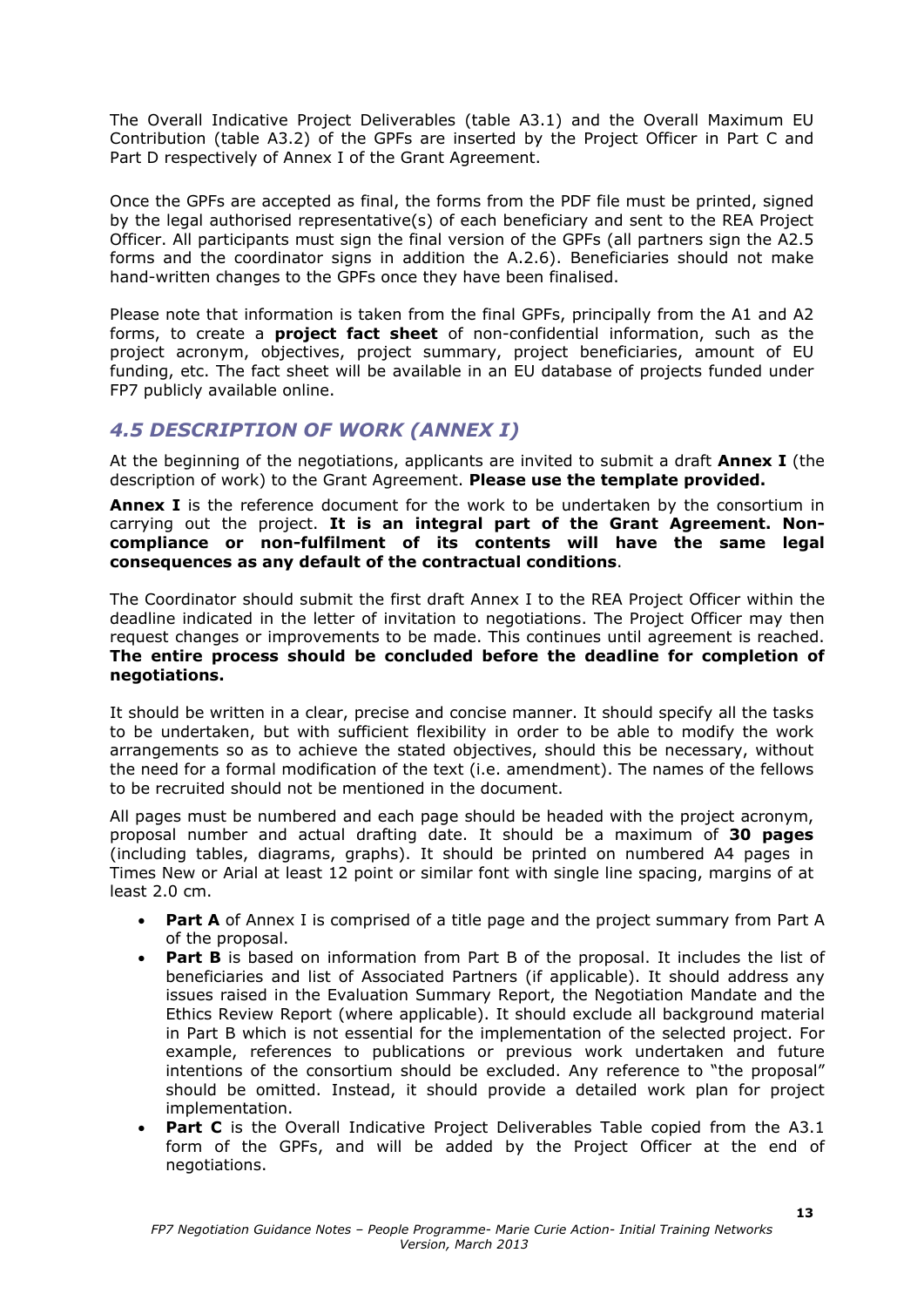• **Part D** is the Overall Maximum European Union Contribution Table copied from the A3.2 form of the GPFs, and will be added by the Project Officer at the end of negotiations.

## *4.5.1 GENDER ASPECTS*

The project consortium should describe in Annex I (section B.4.3.3) how they intend to ensure a gender balance, both in recruitment and in the decision-making of the project.

The project consortium is expected to take measures to reach a recruitment target of 40% women researchers in the project. The gender dimension of the research content is also an important aspect. As a guide, wherever human beings are involved in the research, for example as consumers, users and patients, or in trials, gender will be an issue and should be considered and addressed.

The following list gives examples of actions to promote the higher participation of women:

#### **Actions to achieve gender balance within the workforce**

- Survey the position and the needs of women staff
- Design and implement a Gender Action Plan
- Promote women's participation in the consortium's research activities
- Promote women's participation in the project's committees and working groups
- Ensure there is a gender balance in decision-making positions
- Positive actions aimed at scientists re-entering professional life after parental leave
- Family friendly working conditions (e.g. flexible working hours, on-site childcare facilities)
- Design and implement mentoring schemes for women

#### **Monitoring actions**

- Appoint an Equal Opportunities Officer
- Monitor impact of family friendly working conditions
- Disseminate data collection results within workforce

#### **Actions to raise gender awareness**

- Training events, conferences, seminars, lectures include female keynote speakers
- Set up a gender awareness group
- Network with women's organisations or equal opportunities bodies

#### **Actions to promote women in science**

- Women Scientists' Day
- Invitation to female students to visit the research laboratories
- Women in science award

## *4.5.2 THIRD PARTIES AND SUBCONTRACTING IN FP7*

The implementation of the project is the responsibility of the beneficiaries (the signatories to the Grant Agreement), and as a general rule beneficiaries should have the capacity to carry out the work themselves.

There is, however, the possibility for a third party to contribute to the project either by making its resources available to a beneficiary or by carrying out part of the work. A third party does not sign the Grant Agreement.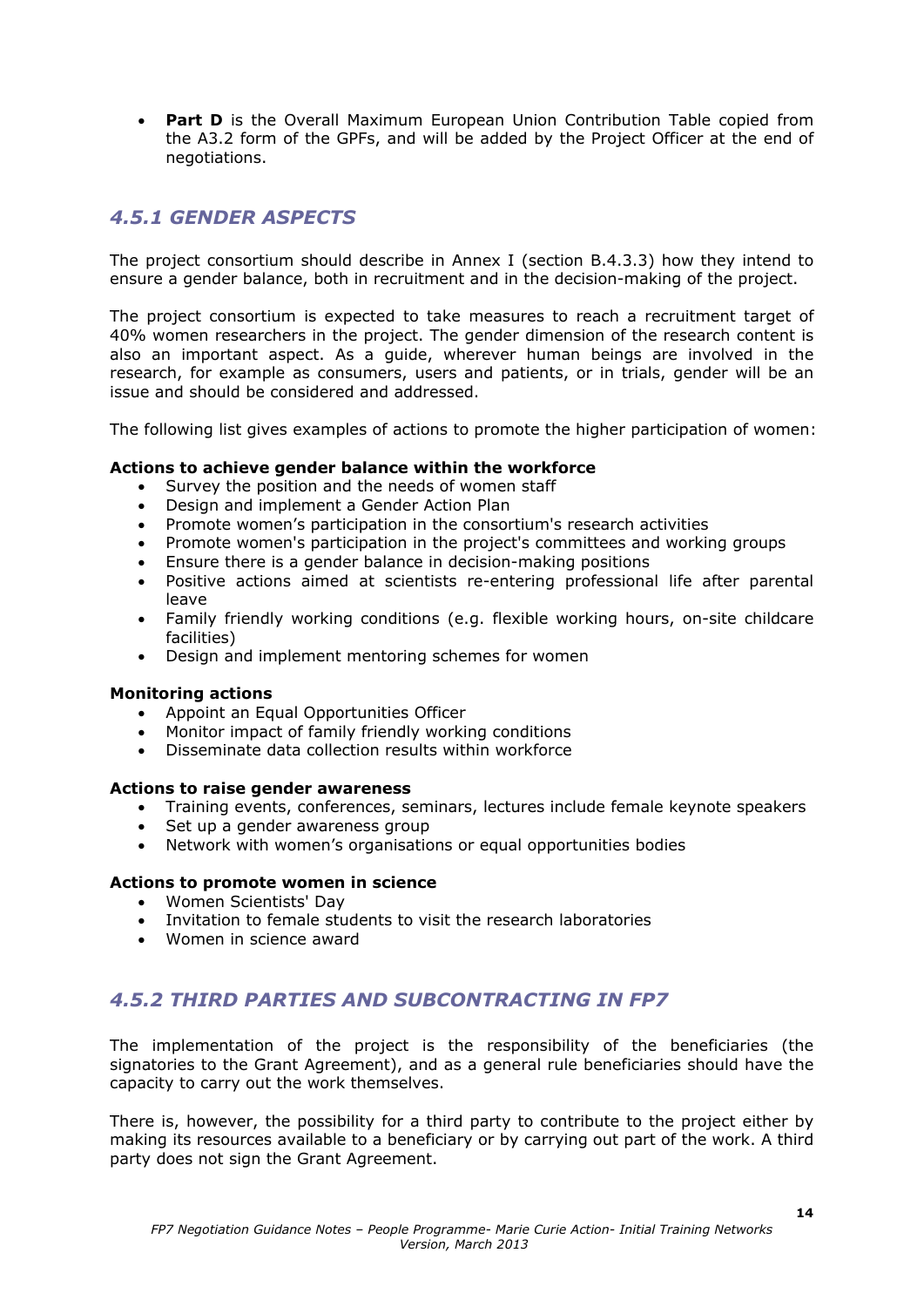The involvement of third parties should be addressed in the project proposal. If this was not the case, the Coordinator should inform the Project Officer as early as possible in the negotiations if a third party should be included in the Grant Agreement. The REA reserves the right to refuse the inclusion of a third party if it is not deemed appropriate.

#### **Third parties linked to a beneficiary**

A beneficiary which has a formal link to another entity may want to include this entity in the Grant Agreement as a third party by adding a special clause. This may be the case for a Joint Research Unit (JRU/UMR), an European Economic Interest Group or an affiliate.

The beneficiary must provide evidence of the link between the two entities; for example, in the case of a JRU, a mandate from all the other members of the JRU to the participant representing them as well as a document establishing the existence of the JRU (e.g. the "fiche de contractualisation" for French organisations concerned).

The third party must be legally validated by the REA and listed in NEF. In Annex I there must be a reference to the third party beneath the list of participants, and a description of the tasks which it will perform must be included in section B.4.3.6. The Grant Agreement must include **special clause 10bis** (see 5.1).

In the case of a third party which makes its resources available to a beneficiary, but does not charge costs or carry out part of the work of the project, the third party is not listed in NEF and no special clause is added. The tasks carried out by this third party, however, should be listed in Annex I.

In the special case of a coordinator which is a higher education establishment or public body and which will use a third party to manage its administrative and financial affairs, the Grant Agreement must include **special clause 38bis**.

#### **Subcontracting**

Exceptionally, some limited tasks may be carried out by a subcontractor, but only if subcontracting was included in the project proposal. Subcontractors do not carry out "core" parts of the project work. Tasks of the coordinator, such as the distribution of funds, the review and collection of reports and others tasks mentioned under Article II.2.3 of the Marie Curie model Grant Agreement, cannot be subcontracted. Any cases in which it is proposed to subcontract parts of the work should be discussed with the REA.

Tasks to be performed by a subcontractor, including a financial estimation of the costs, should be identified in Annex I, section B.4.3.5.

Certificates on Financial Statements issued by external auditors have to be treated as subcontracting costs under the "management" cost category, but they do not have to be identified in Annex I. It is also unnecessary to describe minor tasks, such as catering for a meeting, printing leaflets or services related to setting up and maintaining a project website, in Annex I.

The beneficiary remains responsible for all its rights and obligations under the EU Grant Agreement, also for the tasks carried out by a subcontractor. **A subcontractor has no rights or obligations vis-à-vis the REA or the other beneficiaries to the EU Grant Agreement; however, the beneficiary must ensure that the subcontractor can be audited by the REA or the Court of Auditors.**

The conditions under which subcontracting may be carried out are explained in Article II.7.2 of the model Grant Agreement. More details on subcontracting under FP7 are available in the Guide to Financial Issues relating to FP7 Indirect Actions and the Marie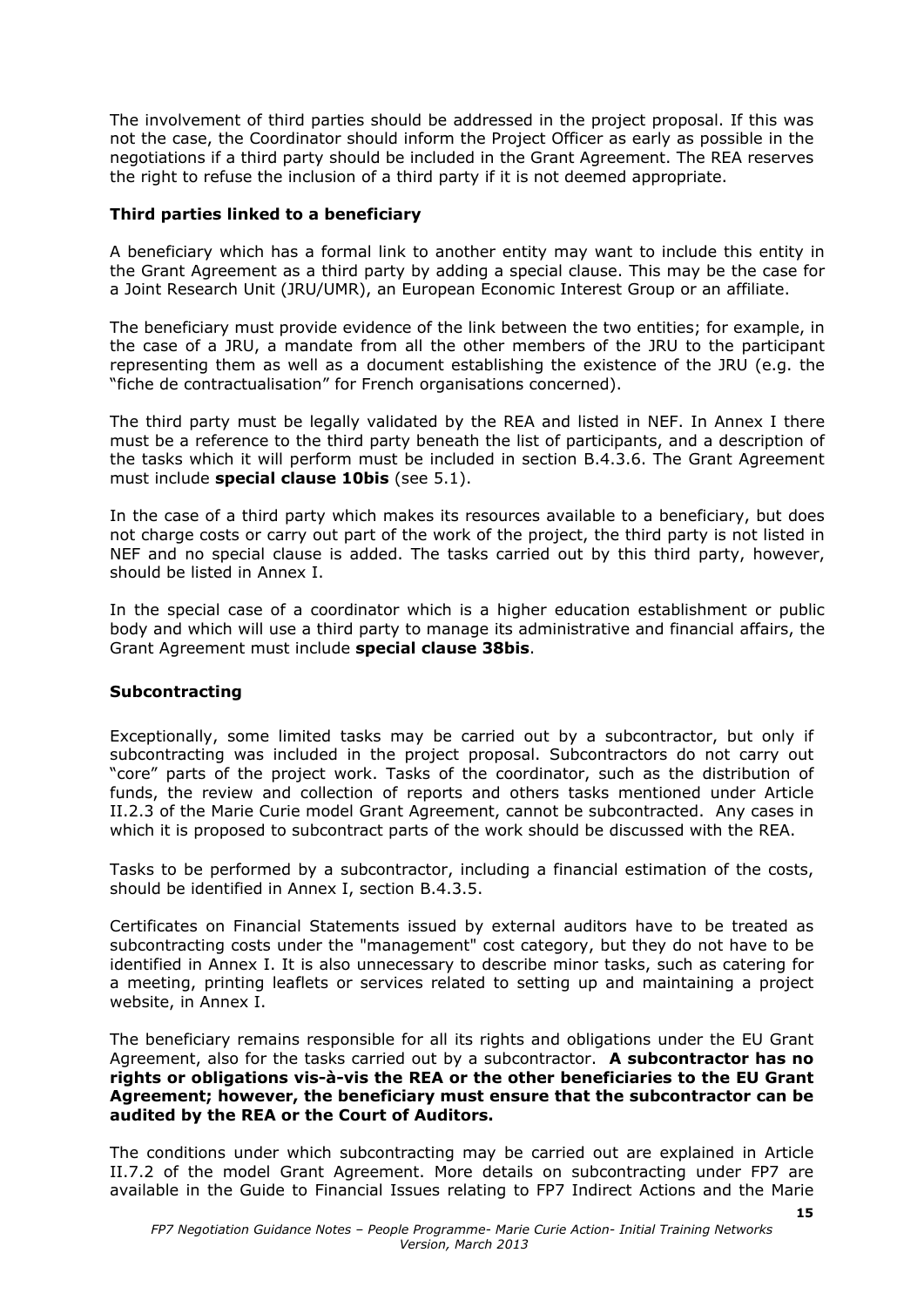Curie Actions Financial Guidelines. These can be found on the "**How to manage my project**" page of the Marie Curie website:

 $\Rightarrow$  http://ec.europa.eu/mariecurieactions

## *4.5.3 OUTREACH ACTIVITIES*

Outreach activities must be included in Annex I (section B.5.3). Outreach activities are communication initiatives directed towards the general public, rather than the research community. The goal of this activity is to create awareness among the general public about the research work performed in the Marie Curie Actions and its implications for citizens. As well as raising the profile of the Marie Curie Actions with the general public, outreach activities should also introduce students from schools and universities to science, research and innovation. These students should be encouraged and motivated to pursue careers in science.

Moreover, outreach offers crucial added value for Marie Curie projects, and the communication of science to the public is part of a researcher's responsibility as defined by the European Charter for Researchers.

Here are some practical examples of outreach activities. This list is indicative and should not be taken as a catalogue of all possible outreach activities.

- Marie Curie Ambassadors: Marie Curie fellows visit schools, universities, community organisations, etc. to promote their research field to students and public audiences. They also assist teachers in preparing and delivering teaching materials.
- Workshop Day: A Marie Curie project runs a workshop/activity day in areas related to the raising of scientific awareness, for school students and their parents and university students.
- Summer-School Week: Students spend one week in a summer school where they learn first-hand about a Marie Curie fellow's experience and their current research activities or wider scientific issues; the Marie Curie fellows prepare specific activities, lectures and experiments.
- Marie Curie Project Open Day: Students and the general public visit the research institutions or labs and receive lectures or hear about fellows' experiences firsthand. Such an event is typically organised as a continuation of project meeting (for example a Mid-Term Review meeting; the responsible PO and Expert Reviewers can attend the event and follow up the different activities and their impact).
- Public talks, TV-Talks, podcasts and articles in Newspapers: Marie Curie fellows give a public talk/TV interview or write an article in the local newspaper about the results of the project and how these results could be relevant to the general public.
- e-Newsletters: Marie Curie fellows develop a web-based document to be released on the Internet for a public audience (e.g. Wikipedia).
- Multimedia releases: Marie Curie fellows make video-clips to be released on the Internet.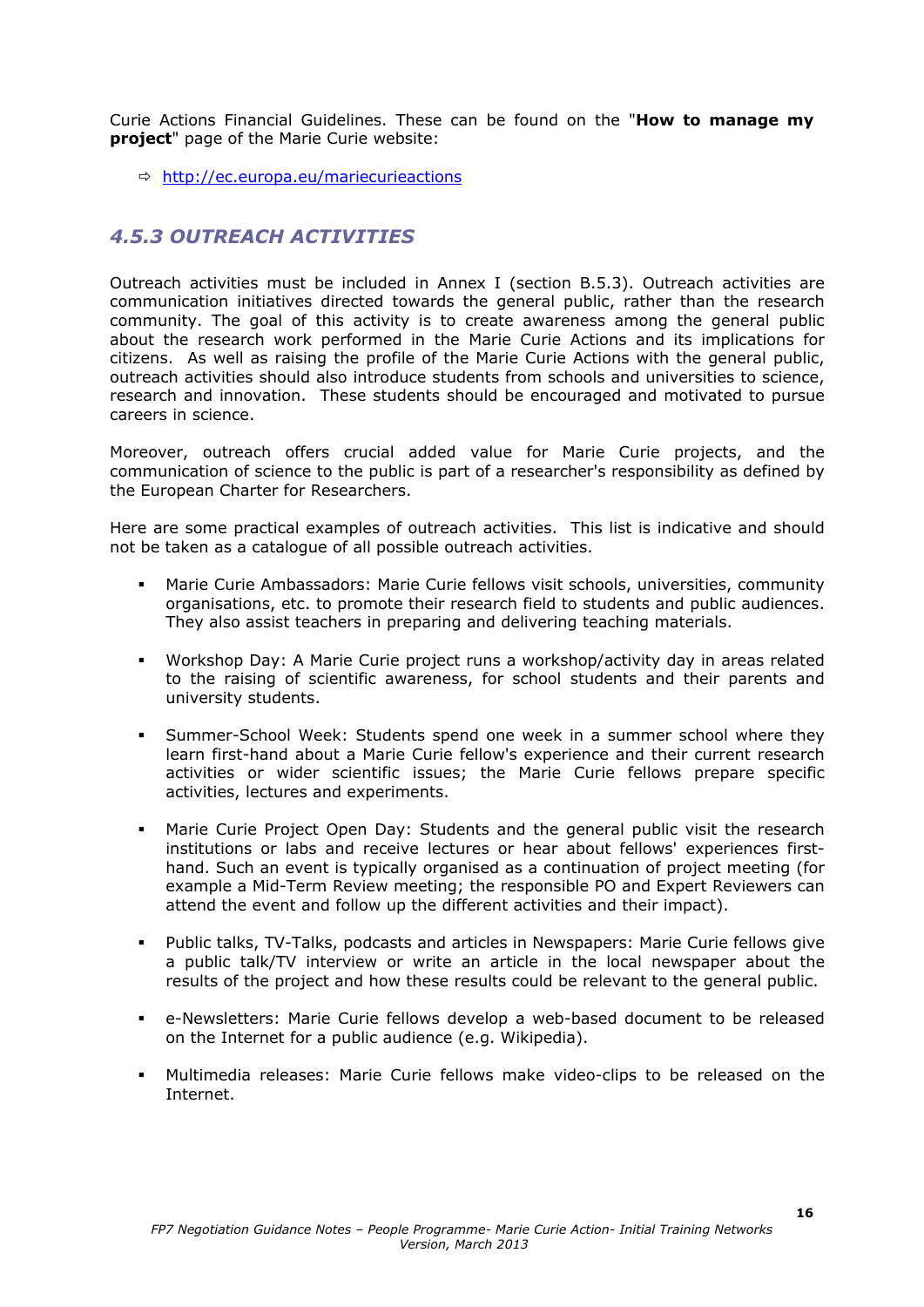## *4.5.4 ETHICAL ISSUES*

#### **DOES MY PROJECT HAVE ETHICS ISSUES?**

If you indicate YES to any of the following issues, you must ensure that relevant information is included in Annex I as well as a description of how these ethical issues will be managed during project implementation.

#### **Informed Consent**

When:

- the proposal involves children
- the proposal involves patients or persons not able to give consent
- the proposal involves adult healthy volunteers
- the proposal involves Human Genetic Material
- the proposal involves Human biological samples
- the proposal involves Human data collection

#### **Research on Human embryos/foetus**

When:

- the proposal involves Human Embryos
- the proposal involves Human Foetal Tissue/Cells
- the proposal involves Human Embryonic Stem Cells

#### **Privacy and data protection**

When:

- the proposal involves processing of genetic information or personal data (eg. health, sexual lifestyle, ethnicity, political opinion, religious or philosophical conviction)
- the proposal involves tracking the location or observation of people

#### **Research on Animals**

When:

- the proposal involves research on animals
- those animals are transgenic small laboratory animals?
- those animals are transgenic farm animals?
- those animals are cloning farm animals?
- those animals are non-human primates?

## **Research Involving Developing Countries**

When:

- Use of local resources (genetic, animal, plant, etc.)?
- Benefit to local community (capacity building i.e. access to healthcare, education, etc.)

#### **Dual Use**

When:

• Research having potential military/terrorist application

The description of ethical issues in the proposal should be included in section B.6 of the Annex I, taking into account any additional information requested by the Project Officer and in the section "**Requirements"** of either the Ethics Screening Report or the Ethics Review Report (where applicable).

During the evaluation process, a proposal which raises ethical issues and which has passed all thresholds is examined by an external Ethics screener, who provides an Ethics Screening Report. In certain cases, when a more in-depth analysis is needed, the proposal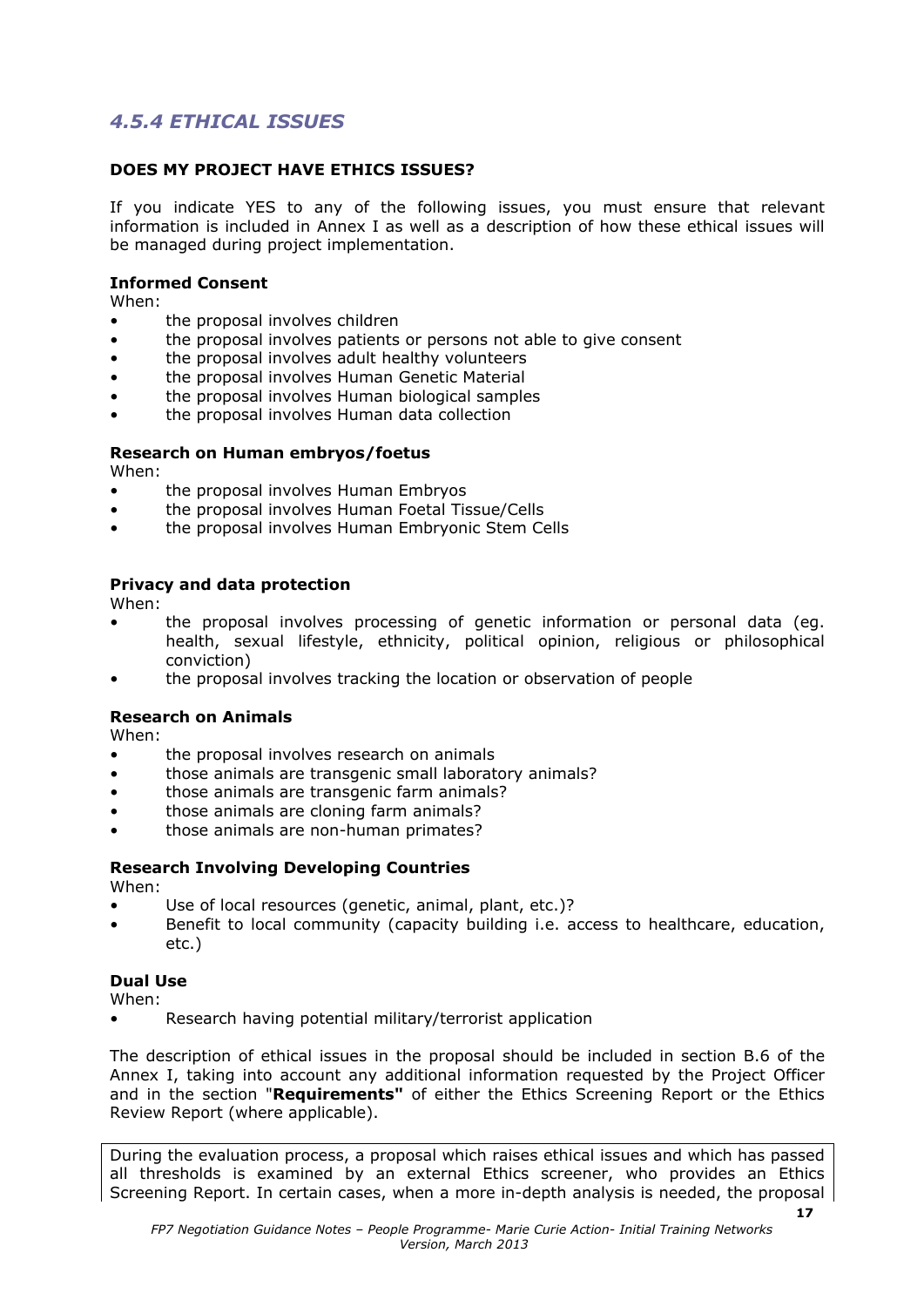is sent to the European Commission. The Commission will provide an **Ethics Review Report**. These reportssummarize all the ethical issues raised by the proposaldescribe how these ethical issues should be handled and include requirements which will become contractual obligations.

**If a project has been subject to an ethical screening or an ethical review, Grant Agreement negotiations cannot be concluded without addressing the requirements of the Ethics Review Report in Annex I.** 

Where additional information is required, such as the approval of a national authority or a local ethics committee, the Coordinator must ensure that these are obtained prior to starting the relevant experiments. The Coordinator should send a copy of the approvals to the Project Officer and confirm by email that the consortium has the necessary ethical approvals for the research to be carried out within the project.

#### **In addition, it is essential that national approvals relating to the use of embryo / human embryonic stem cells (hESC), are checked by the Project Officer and other REA Staff** *prior* **to the start of any work. A special clause needs to be inserted in the Grant Agreement relating to embryo / hESC use.**

Appropriate **management of ethical issues** should be guaranteed in the overall project management. This can be done in different ways, such as by involving one or more ethicists in the management board, by creating a separate management board for ethical issues, by adding a work package to analyse in depth the important ethical issues involved or by working on an ethical impact assessment of the project. Indeed, it might be advisable to choose a mixture of these measures.

#### **If the proposal contravenes fundamental ethical rules of FP7 and this cannot be resolved, the project may be stopped at any point during the negotiation**  process<sup>4</sup>.

For more information on ethical issues, see:

Ö http://cordis.europa.eu/fp7/ethics\_en.html

## *4.6 CONSORTIUM AGREEMENT*

1

A consortium agreement is **strongly advised** for Multi-ITN and IDP projects and is **compulsory** for EID projects.

It provides the legal basis for the details of the internal relationship and responsibilities between the beneficiaries, and must always be consistent with the provisions of the Grant Agreement.

It is a legally binding agreement between the beneficiaries of the project. The contents are their sole responsibility. The REA is not party to the consortium agreement (unless the Joint Research Centre of the European Commission is a participant in the consortium) and the REA does **NOT** verify or check the content of the consortium agreement.

It is highly advisable that the consortium agreement **is finalised before the Grant Agreement is signed** and each beneficiary should have entered into the consortium agreement when it accedes to the Grant Agreement.

<sup>4</sup> REGULATION (EC) No 1906/2006 OF THE EUROPEAN PARLIAMENT AND OF THE COUNCIL of 18 December 2006 laying down the rules for the participation of undertakings, research centres and universities in actions under the Seventh Framework Programme and for the dissemination of research results (2007-2013), article 15.2.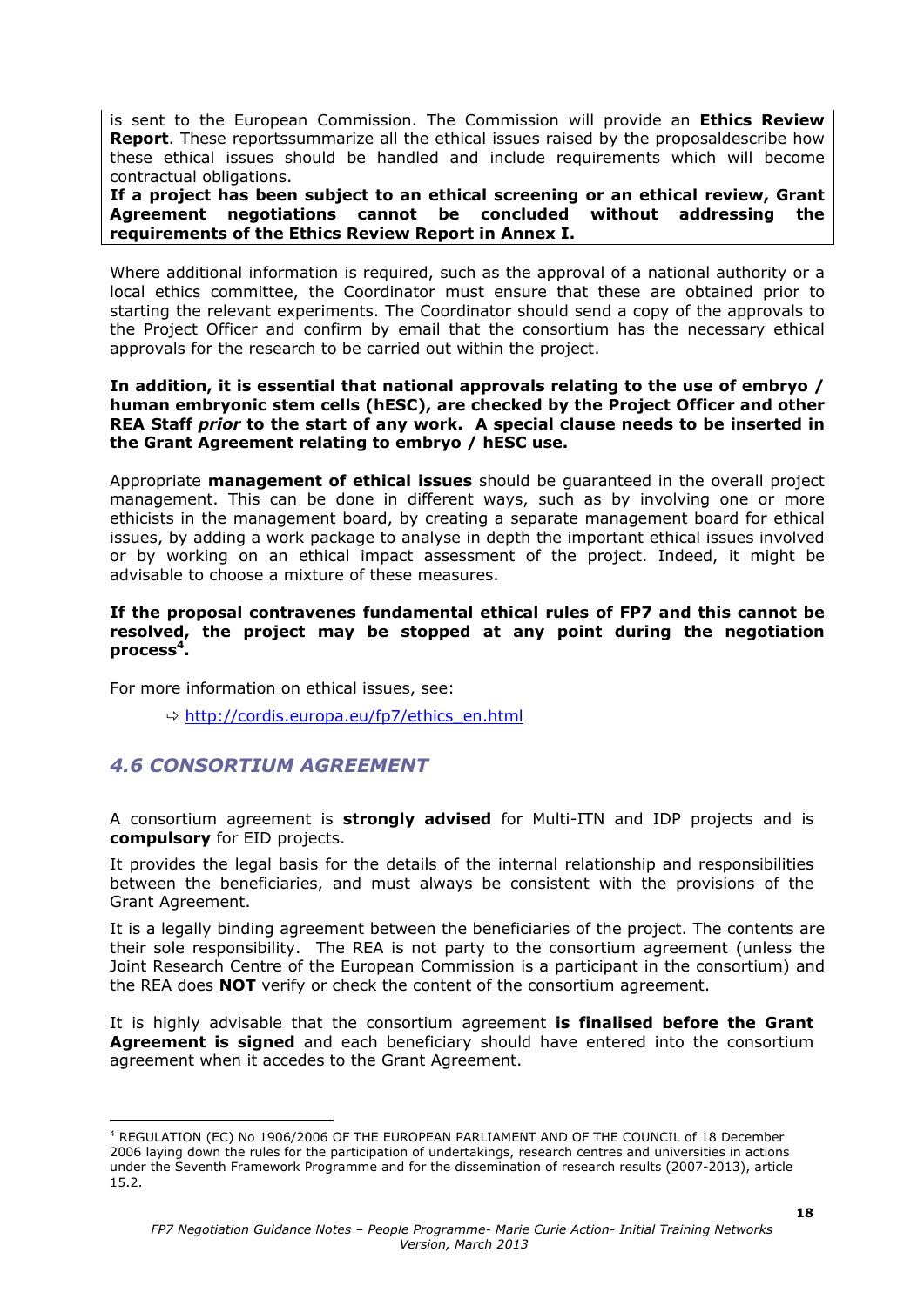

**For EID projects, the consortium is required to draw up a consortium agreement which must cover as a minimum the employment status of the candidate, intellectual property rights and supervision arrangements, including qualification of supervisors. A consortium agreement is mandatory for all EID projects and must be delivered to the REA within the timeframe indicated in the Annex I.** 

The consortium agreement may further develop provisions or clarify details, specify the organisation of the work to be carried out and establish decision-making / technical management of the project, and dispute settlement procedures for the consortium. In addition, the consortium agreement is important for determining the provisions for distribution of the EU financial contribution, including the pre-financing, and it can be used to identify the terms and conditions for the protection or intellectual property rights; provisions for confidentiality and treatment of information; access rights to background or foreground for carrying out the project or for use of a beneficiary's own foreground; background to be brought to the project including any provisions relating to its limited or temporary exclusion.

#### **Guidance on the issues to be addressed in the consortium agreement is available at:**

Ö ftp://ftp.cordis.europa.eu/pub/fp7/docs/checklist\_en.pdf

The **European IPR Helpdesk** offers support on IP and IPR matters to beneficiaries of EU funded research projects free of charge. Go to the IPR Helpdesk website for more details:

Ö http://www.iprhelpdesk.eu/home

## **5. GRANT AGREEMENT PREPARATION**

Prior to finalising the negotiations and producing the Grant Agreement, the following issues must be agreed:

- inclusion in the Grant Agreement of any special clauses,
- duration and start date of the project.

The consortium must also check the accuracy of the information in the GPFs and send a signed original to the REA.

## *5.1 SPECIAL CLAUSES*

The Coordinator should discuss with the REA Project Officer the need to include any special clauses in the Grant Agreement. The special clauses which are applicable to ITN grants are the following:

#### **Compulsory special clause:**

5: requirement to hold a mid-term project review.

#### **A list of the most common special clauses to be included where appropriate:**

 10: third parties linked to a beneficiary [Joint Research Units (Unités mixtes de recherche, Unités propres de recherche etc.) EEIG/ groupings/ affiliates) that wish to claim costs for carrying out part of the work under the Grant Agreement;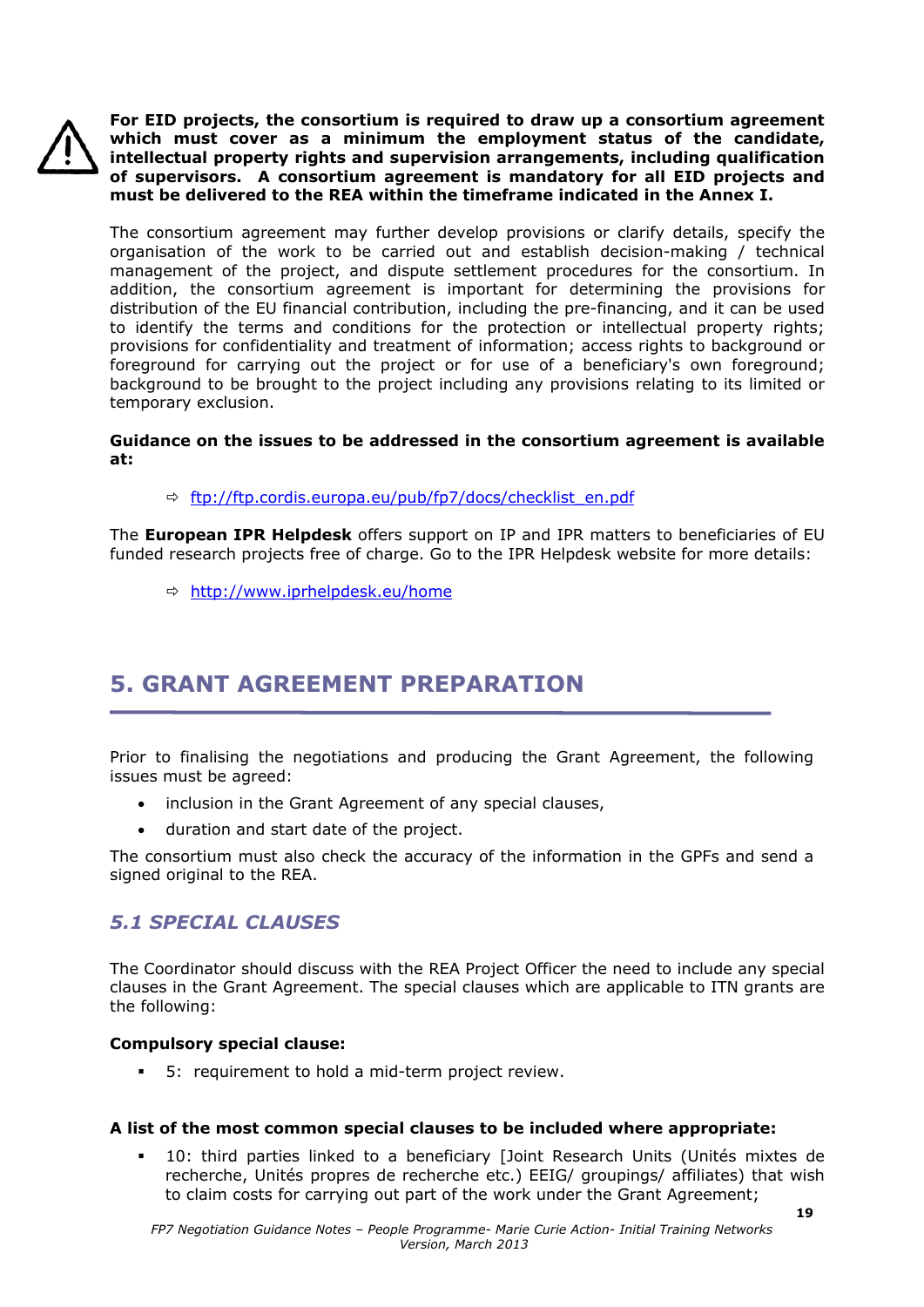- **13: ethical rules;**
- 14: research activities involving the use of human embryos and human embryonic stem cells;
- **-** 15: ethical review requiring the beneficiary to provide the REA with written confirmation that it has received a favourable opinion(s) of the relevant ethics committee(s) and, if applicable, the regulatory approval(s) of the competent national or local authority(ies) in the country in which the research is to be carried out before beginning the research;
- 16. biomedical research involving human beings requiring the beneficiary to confirm that it has received a favourable opinion(s) of the relevant ethics committee(s) and, if applicable, the regulatory approval of the competent national authority(ies) in the country concerned before beginning the research.

The full list of special clauses is available via the following link:

Ö ftp://ftp.cordis.europa.eu/pub/fp7/docs/rea-special-clauses\_en.pdf

## *5.2 PROJECT START DATE*

The Coordinator should agree a start date of the project with the REA Project Officer. The start date of the project may be on:

- a fixed date (first day of the month) specified in the Grant Agreement, or
- in exceptional cases, the first day of the month following the entry into force of the Grant Agreement, i.e. after its signature by the Coordinator and the REA*,* on the day of the last signature.

Where the Consortium requires a specific fixed start date for the project that precedes the entry into force of the Grant Agreement, the Coordinator should inform the Project Officer as early as possible. Full details regarding the justification for the request should be made in writing to the Project Officer prior to the finalisation of Annex 1 and the GPFs. The REA may refuse this request if no sufficient and acceptable justification is provided.

Please note that costs can be incurred from the start date of the project but not before. **Where the start date of the project precedes the entry into force of the Grant Agreement, beneficiaries entail the risk that the Grant Agreement might not be signed and therefore the costs will not be eligible for reimbursement by the REA.**

## *5.3 GRANT AGREEMENT SIGNATURE*

When all the necessary legal and financial information required has been received and validated by the REA and the Annex I and budget have been agreed, a Grant Agreement is drafted and sent to the Coordinator for signature. As a reminder, the following documents have to be provided in order to allow the REA to produce the Grant Agreement:

- An electronic version of the Annex I, agreed with the Project Officer,
- signed originals of the GPFs (A2.5 forms from all beneficiaries including the Coordinator and the A2.6 form from the Coordinator only).

**Upon provision of the above documents, the Grant Agreement is sent by email to the Coordinator. The authorised representative of the Coordinator signs two**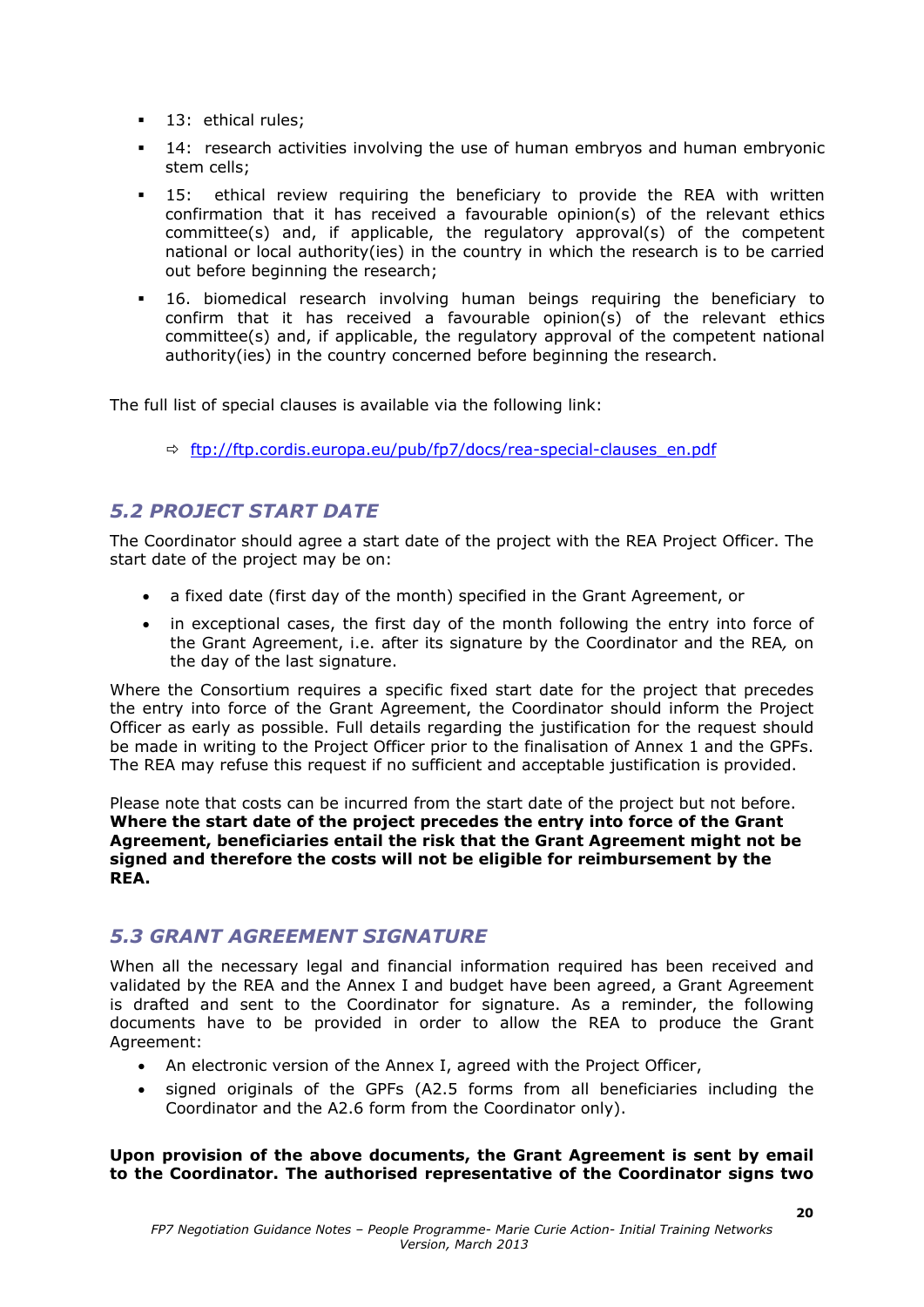#### **originals of the Grant Agreement on behalf of its organisation and returns them to the REA.**

The REA will return one duly signed original to the Coordinator upon completion of its internal procedures. **Please note that the REA can only sign these once it has received a positive opinion from the FP7 Programme Committee and the Commission's selection decision.** 

In parallel, the Coordinator must distribute a copy of the Grant Agreement to the other beneficiaries, along with **Form A "Accession of beneficiaries to the Grant Agreement".** Three duly completed originals of Forms A should be signed by each beneficiary and returned to the Coordinator for the Coordinator's signature. When the Coordinator has signed all the Forms A, he/she returns one original of the Form A to the relevant beneficiary, keeps one for his/her records and sends one original to the REA at the latest 45 calendar days after the entry into force of the Grant Agreement.

The REA Grant Agreement covers the project as a whole and binds each individual beneficiary that has acceded to it. This has a number of important consequences:

- All beneficiaries must sign Form A to accede to the Grant Agreement.
- If a beneficiary fails to accede to the Grant Agreement, the consortium must propose a solution to the REA; for example, by reallocating the work of this beneficiary among the other participants or adding a new beneficiary. The REA may terminate the Grant Agreement if it considers that due to this change the project is no longer viable or has been fundamentally changed, compared with the submitted proposal.
- If a beneficiary subsequently withdraws from the Grant Agreement, the others remain responsible for the completion of the work, including the part allocated to the withdrawn beneficiary (technical collective responsibility).

## **6. POST NEGOTIATIONS**

### *6.1 PRE-FINANCING*

Once the Grant Agreement is in force, the REA can make the pre-financing payment to the Coordinator. It is intended to provide the beneficiaries with sufficient cash flow to carry out the first part of the project.

Pre-financing will be paid to the Coordinator within 45 days following the date of entry into force of the Grant Agreement or the start date of the project. The Coordinator can only distribute the pre-financing to the other beneficiaries, once the minimum number of beneficiaries (as specified in the work programme related to the call) have acceded to the Grant Agreement and then only to those beneficiaries which have signed Form A and acceded to the Grant Agreement.

As an indication, for projects with two reporting periods, the pre-financing amount is normally 65% of the total EU contribution minus 5% reserved for the Guarantee Fund.

More details on the Guarantee Fund are available in the Guide to Financial Issues relating to FP7 Indirect Actions:

 $\Rightarrow$  http://cordis.europa.eu/fp7/mariecurieactions/itn-manage\_en.html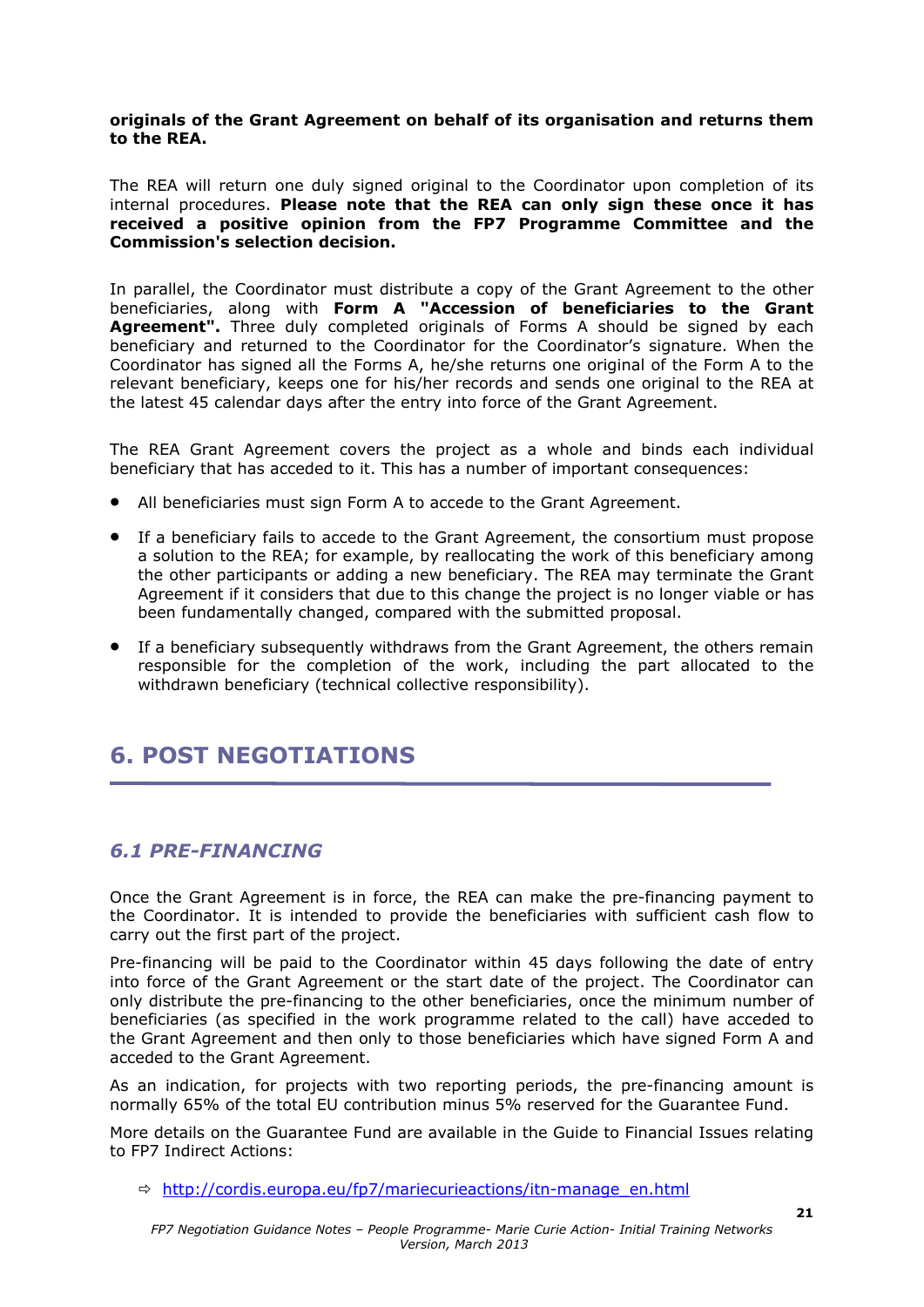## *6.2 APPLICABLE LAW*

The EU financial contribution is a contribution from the EU research budget with the aim to implement the 7th Research Framework Programme (FP7) and it is the REA which is responsible for executing FP7 Specific Programme PEOPLE. Accordingly, the Grant Agreement shall be governed by the terms of the Grant Agreement, the EU acts related to FP7, the Financial Regulation applicable to the general budget and its implementing rules and other EU law and, on a subsidiary basis, by the law of Belgium<sup>5</sup> (Article 9 of the Grant Agreement).

Notwithstanding the Commission's or the REA's right to directly adopt the recovery decisions referred to in the previous paragraph, the General Court, or on appeal, the Court of Justice of the EU, shall have sole jurisdiction to hear any dispute between the EU and any beneficiary concerning the interpretation, application or validity of the Grant Agreement and the validity of the decision mentioned in the second paragraph.

### *6.3 REPORTING*

1

During the implementation of the Grant Agreement the consortium should submit to the REA progress reports at the end of the first and third year as well as a periodic and a final report. In addition, according to Article 7 of the Grant Agreement, each coordinator has an obligation to organise a mid-term review meeting which should be held at the mid-stage of the project (recommended between months 20 and 22 of the project). A mid-term review report must be submitted at least 30 days before the mid-term review meeting. Further information can be found in the Guidance Notes on Project Reporting for ITN Projects, available on the "**How to manage my project**" page of the Marie Curie website:

 $\Rightarrow$  http://ec.europa.eu/mariecurieactions

<sup>&</sup>lt;sup>5</sup> country of the seat of the authorising officer responsible under the internal rules on the execution of the general budget of the EU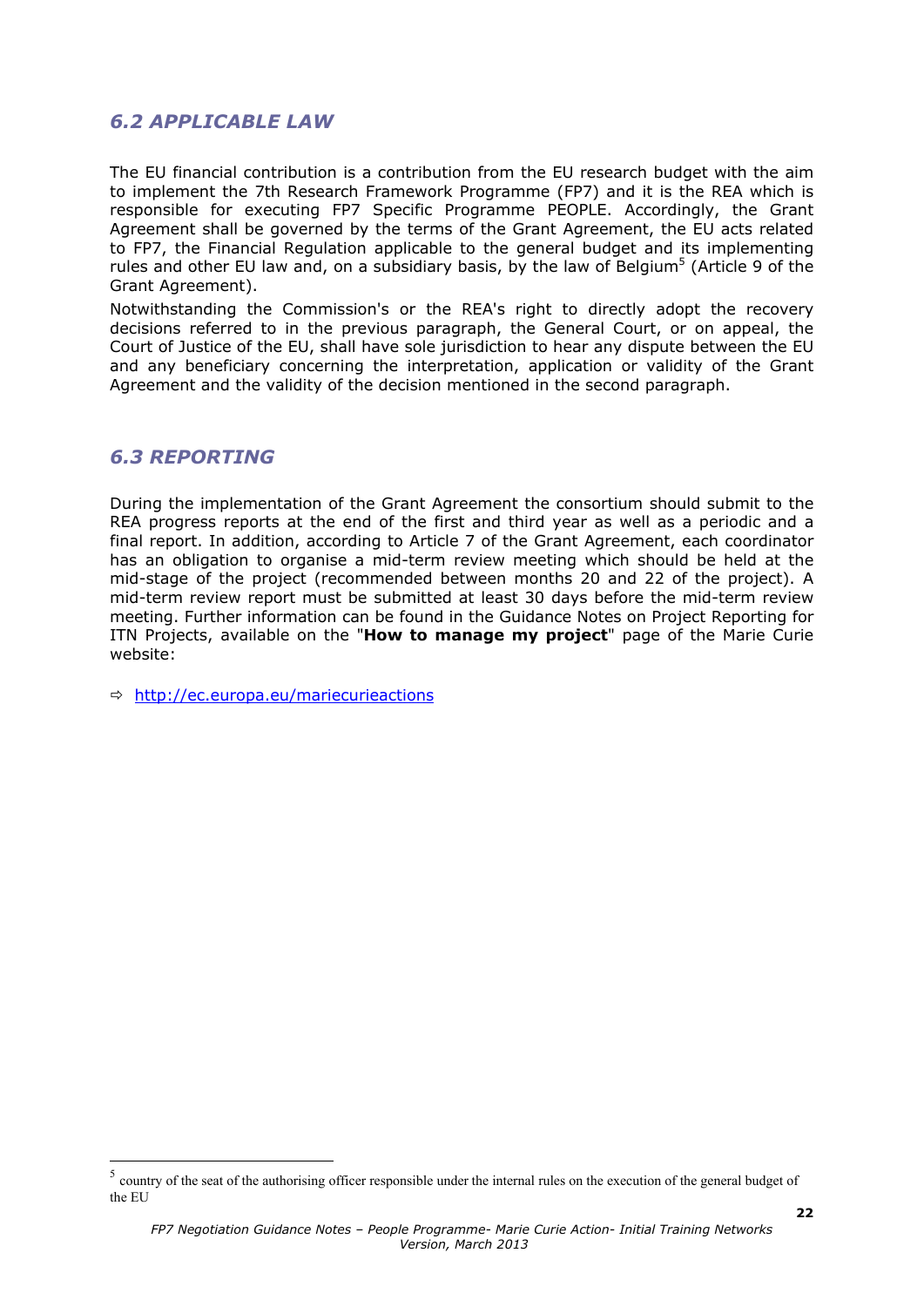## **7. Frequently asked negotiation questions (FAQs)**

A regularly updated list of FAQs on the Marie Curie Actions is available on our website:

Ö http://ec.europa.eu/mariecurieactions

Answers to commonly-occurring issues which may arise during the negotiations are given below.

**Bank account:** The Coordinator should establish a separate bank account in euro to allow the EU financial contribution and related interest to be identified.

**Estimation of costs:** The GPFs and Annex 1 require the applicants to estimate essential details of costs over the lifetime of the project in order for the REA to establish the maximum EU financial contribution and calculate its pre-financing. Interim and final payments are based on the eligible costs actually incurred and accepted by the REA.

**Pre-financing (advance payments):** The REA will make a pre-financing payment within the deadline indicated in Article 6 of the Grant Agreement, either 45 days following the entry into force of the Grant Agreement or 45 days after the start date of the project, except where a special clause provides otherwise.

**Legal establishment prerequisite for the Grant Agreement:** The REA can only offer Grant Agreements to organisations whose legal existence pre-dates the Grant Agreement signature and which are validated as legal entities by the REA.

**Project preparation/negotiation costs:** The REA does not fund costs related to proposal preparation or to conducting negotiations, even if the fixed start date of the project is prior to the date that the Grant Agreement enters into force. This means also that the REA will not reimburse the cost of travel and subsistence of the consortium members for negotiation meetings.

**Reduction of human resources:** The evaluation result of the proposal is based on a certain level of human resources and the level of funding is essentially linked to this. If during the negotiations the consortium changes the human resources requirements (or any other significant cost), the REA funding offer may change but will not be increased.

**Changes in consortium/work plan:** During the negotiation a consortium may find it necessary to propose changes to the work plan or the consortium as a consequence of events which have occurred since they prepared the proposal. Changes may also be required as a consequence of the evaluation results. The REA will consider these, but the evaluation result must be respected. The REA may refuse any requested changes, or, ultimately, terminate negotiations.

**Withdrawal of applicants:** If one or more of the organisations which participated in the proposal wishes to withdraw while the project is under negotiation, or does not accede to the Grant Agreement after its signature, the REA will judge, in the light of the evaluators' reports, whether the withdrawing participant(s) was/were essential or not to the success of the proposed project. If the withdrawing participant is considered vital to the proposed project, the REA may suspend negotiations while the consortium finds an acceptable solution, or terminate negotiations or the Grant Agreement.